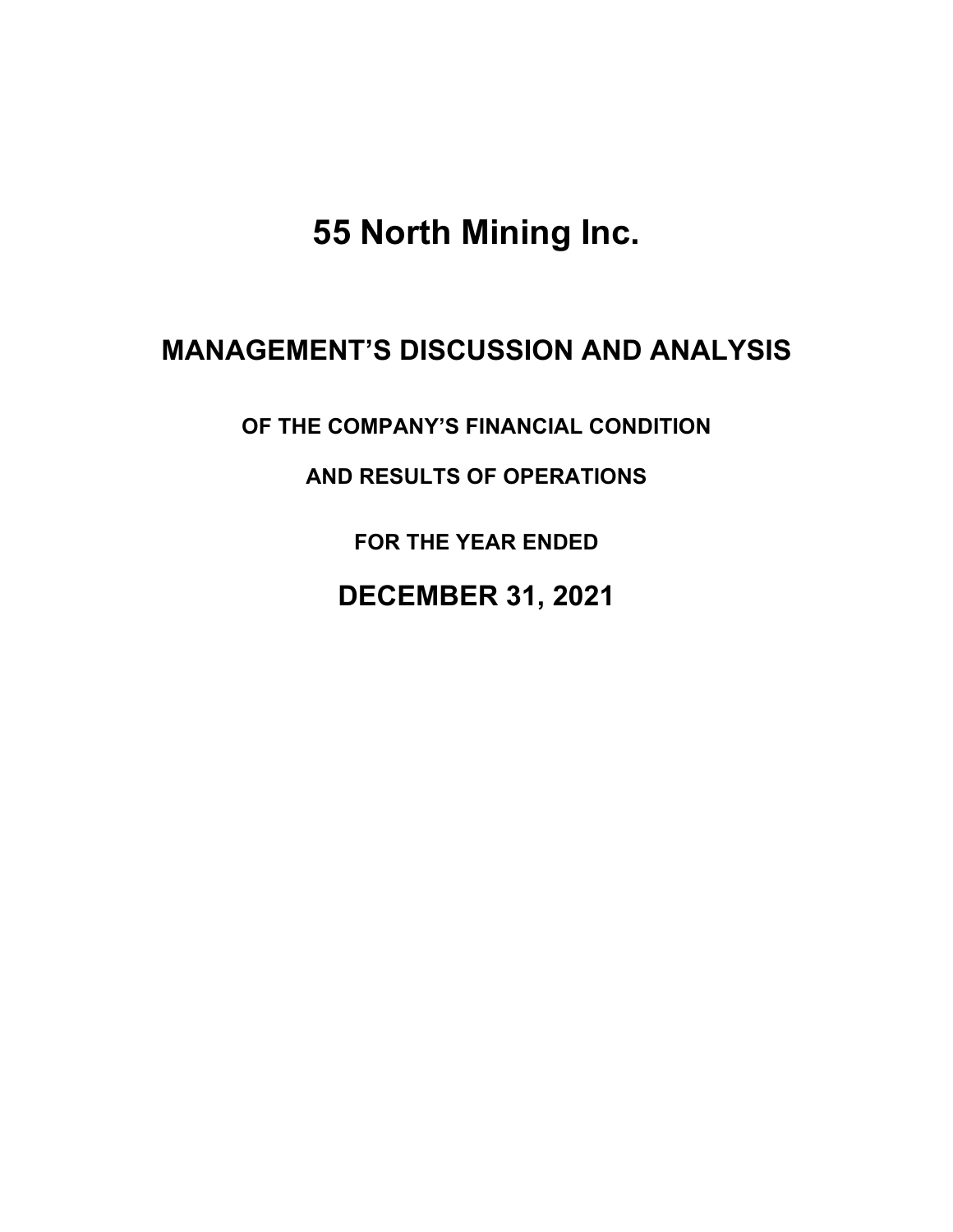The following management discussion and analysis of the financial condition and results of operations of 55 North Mining Inc. ("55 North" or the "Company") is prepared and reported as at December 31, 2021 and should be read in conjunction with the Company's audited consolidated financial statements and notes thereto for the year ended December 31, 2021 as well as the Company's audited consolidated financial statements and notes thereto for the year ending December 31, 2020.

The information provided herein is given as of April 26, 2022 unless otherwise indicated.

## **FORWARD LOOKING STATEMENT**

This management discussion and analysis contains "forward-looking statements" which reflect management's expectations regarding the Company's future growth, results of operations, performance and business prospects and opportunities. Such forward-looking statements may include, but are not limited to, statements with respect to the future financial or operating performance of the Company and its projects, the future price of gold or other metal prices, capital, operating and exploration expenditures, costs and timing of the development of new deposits, costs and timing of future exploration, requirements for additional capital, government regulation of mining operations, environmental risks, reclamation expenses, title disputes or claims, limitations of insurance coverage and the timing and possible outcome of regulatory matters. Often, but not always, forward-looking statements can be identified by the use of words such as "plans", "expects", "is expected", "budget", "scheduled", "estimates", "forecasts", "intends", "anticipates", or "believes" or variations (including negative variations" of such words and phrases, or statements that certain actions, events or results "may", "could", "would", "might" or "will" be taken, occur or be achieved. Forward-looking statements involve known and unknown risks, uncertainties, assumptions and other factors that may cause the actual results, performance or achievements of the Company to be materially different from any future results, performance or achievements expressed or implied by the forward-looking statements. Such factors include, among others: general business, economic, competitive, political and social uncertainties; the actual results of current exploration activities; conclusions of economic evaluations; fluctuations in currency exchange rates; changes in project parameters as plans continue to be refined; changes in labour costs; future prices of gold or other metal prices; possible variations of mineral grade; accidents, hazards, cave-ins, pit-wall failures, flooding, rock bursts and other acts of God or unfavourable operating conditions and losses, insurrection or war; delays in obtaining governmental approvals or financing or in the completion of development or construction activities; and actual results of reclamation activities. Although the Company has attempted to identify important factors that could cause actual actions, events or results to differ materially from those described in forward-looking statements, there may be other factors that cause actions, events or results to differ from those anticipated, estimated or intended. Forward-looking statements contained herein are made as of the date of this management discussion and analysis and the Company disclaims any obligation to update any forward-looking statements, whether as a result of new information, future events or results or otherwise. There can be no assurance that forward-looking statements will prove to be accurate, as actual results and future events could differ materially from those anticipated in such statements. Accordingly, readers should not place undue reliance on forward-looking statements.

## **BUSINESS ENVIRONMENT and OUTLOOK**

Beginning in the first quarter of 2020, the outbreak of the novel strain of coronavirus ("COVID-19") resulted in governments enacting emergency measures to combat the spread of the virus. These measures, which include the implementation of travel bans, self-imposed quarantine periods and social distancing, have caused an economic slowdown and material disruption to business. Management has experienced a slow-down in the ability to transact business as a result of the self-isolating measures. Government has reacted with interventions intended to stabilize economic conditions. The duration and impact of the COVID-19 outbreak is unknown at this time. It is not possible to reliably estimate the length and severity of these developments and the impact on the financial performance and financial position of the Company in future periods.

Due to recent weak capital markets for junior mineral exploration companies, Management with the support of the Board of Directors reduced operations to conserve capital. This involved the curtailment of exploration activities and the reduction of administrative overheads to an absolute minimum until such time that the capital markets are more supportive of junior exploration projects. The Company was able to secure needed capital in the fourth quarter of 2020 and second quarter of 2021 due to improved market conditions and interest in the Company's project. This allowed for the start of new exploration activities in Manitoba.

The Company will need to secure additional financing to cover ongoing exploration expenditures and future working capital requirements. The ability of the Company to raise additional needed capital is never assured and comes with significant risk, thus jeopardizing the Company's ability to continue as a going-concern.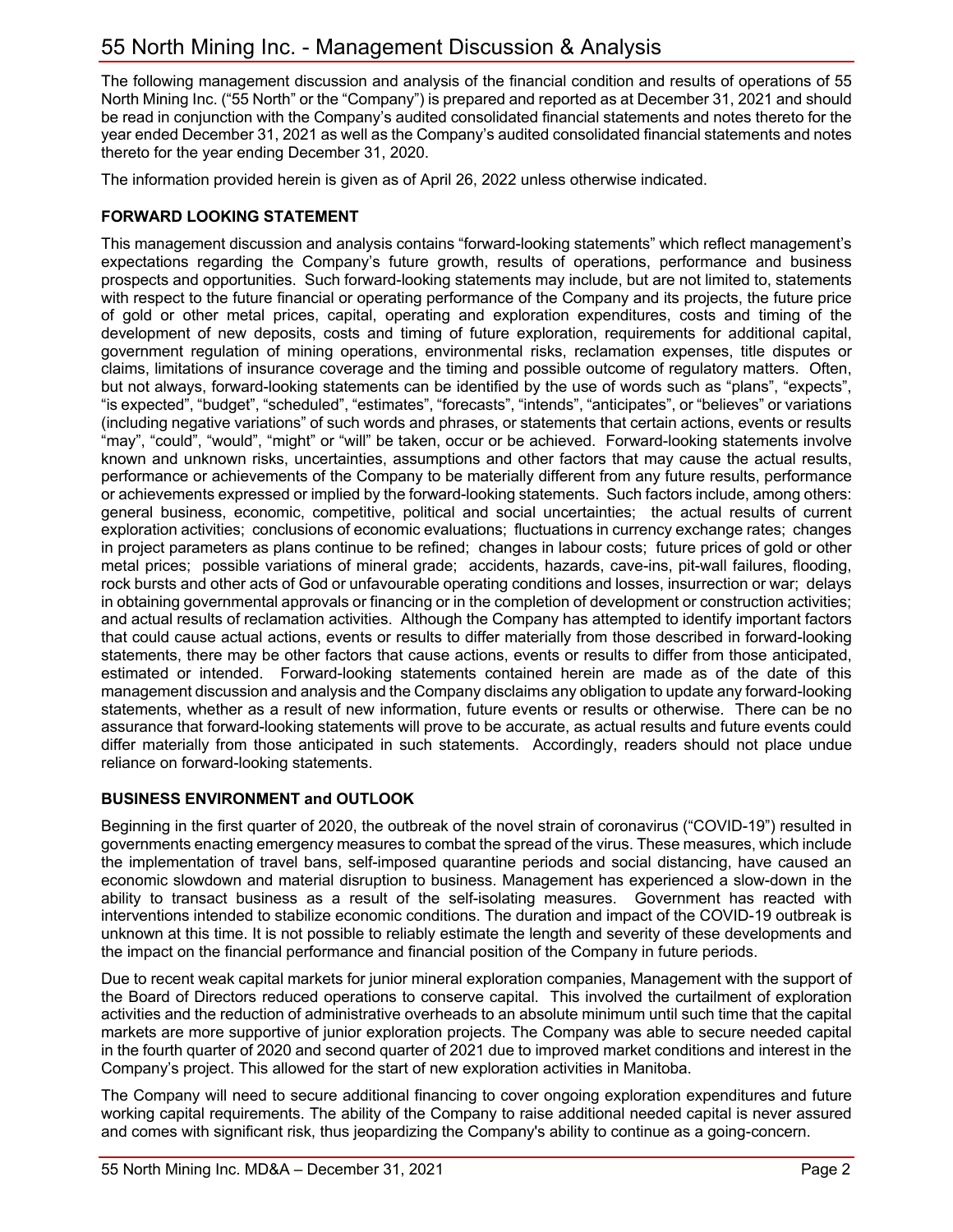Management believes that going forward, subject to economic conditions, finances and the availability of equity financing, the longer-term prospects for the Company should remain positive. It is the intention of the Company to continue exploration activities on its mineral properties going forward. When opportunities present themselves, the Company will seriously evaluate the acquisition of additional mineral properties.

## **OVERVIEW OF THE BUSINESS**

55 North Mining Inc., a company incorporated under the Canada Business Corporation Act, and its wholly-owned subsidiary (collectively "**55 North**" or the "**Company**") are engaged in the acquisition, exploration, development and extraction of natural resources, specifically precious metals. The Company's corporate head office is located at 401 Bay Street, Suite 2702, Toronto ON M5H 2Y4. The registered office of the Company is MLT Aikins LLP, 30th Floor, 360 Main Street, Winnipeg, MB R3C 4G1. The Company is a reporting issuer, as defined in corporate law, and its shares are not currently listed for trading on any stock exchange.

On September 2, 2020, 2552883 Ontario Inc. ("**Ontario Inc**.") and 55 North completed a reverse takeover ("RTO") transaction pursuant to which 55 North acquired all the issued and outstanding shares of Ontario Inc.. Ontario Inc. then amalgamated with a wholly-owned subsidiary of 55 North and continued as one company, 55 North Mining Operations Inc. Upon completion of the reverse takeover transaction, the shareholders of Ontario Inc. obtained control of the consolidated entity. As a result, 70,493,217 Post-Consolidation Shares were issued to Ontario Inc. shareholders, giving them control of approximately 89.99 % of the issued and outstanding share capital of the merged entity as at the effective date of the amalgamation. Under the purchase method of accounting, Ontario Inc. was identified as the acquirer, and accordingly the entity is considered to be a continuation of Ontario Inc. with the net assets of the Company at the date of the reverse takeover transaction deemed to have been acquired by Ontario Inc. The audited consolidated financial statements for the year ended December 31, 2020 include the results of operations of 55 North from January 1, 2020 to September 2, 2020, the date of the reverse takeover transaction. The comparative figures are those of Ontario Inc.

Ontario Inc. was originally set up as a means to access funds needed by 55 North which was unable to raise equity as a result of being cease-traded by various Canadian securities commissions. The intention was to eventually merge the two companies. This was achieved in September 2020.

Prior to completing the RTO, the Company completed the sale of the Edelson property and received, in addition to cash, 100,000,000 common shares of European Cobalt (now operating as Aston Minerals Ltd.). The net proceeds from the sale of these shares were agreed to be distributed to the 55 North shareholders of record on July 11, 2020. The value of the Aston Minerals Ltd. shares at December 31, 2020 was \$3,934,000 and the dividend payable was \$3,838,994, with the \$95,006 difference representing the value of the dividend attributable to the 55 North shares owned by 55 North Operations that are currently presented as held in treasury. Any fair value adjustment in the dividend payable is adjusted through the consolidated statement of changes in equity as a dividend in the period.

On September 5, 2017, the Company signed an option agreement with Peter Dunlop to option the Last Hope Project near Lynn Lake, Manitoba. On signing, the Company paid \$65,000 and issued 1,500,000 common shares.

The Company committed to incur an aggregate of at least \$250,000 per year for the four years following the execution of this agreement to an aggregate of \$1,000,000 and make additional option payments as follows:

- September 5, 2018: \$65,000 and an additional 1,500,000 common shares;
- September 5, 2019: \$65,000;
- September 5, 2020: \$65,000;
- September 5, 2021: \$100,000; and
- September 5, 2022: \$3,000,000.

On November 4, 2019, an amendment was signed whereby the September 5, 2021 payment was changed to \$100,000 and the \$3,000,000 payment deferred to September 5, 2022. Company Management is in discussions to amend the terms in order to defer the September 5, 2022 payment.

The Last Hope Project bears a 2% net smelter returns royalty.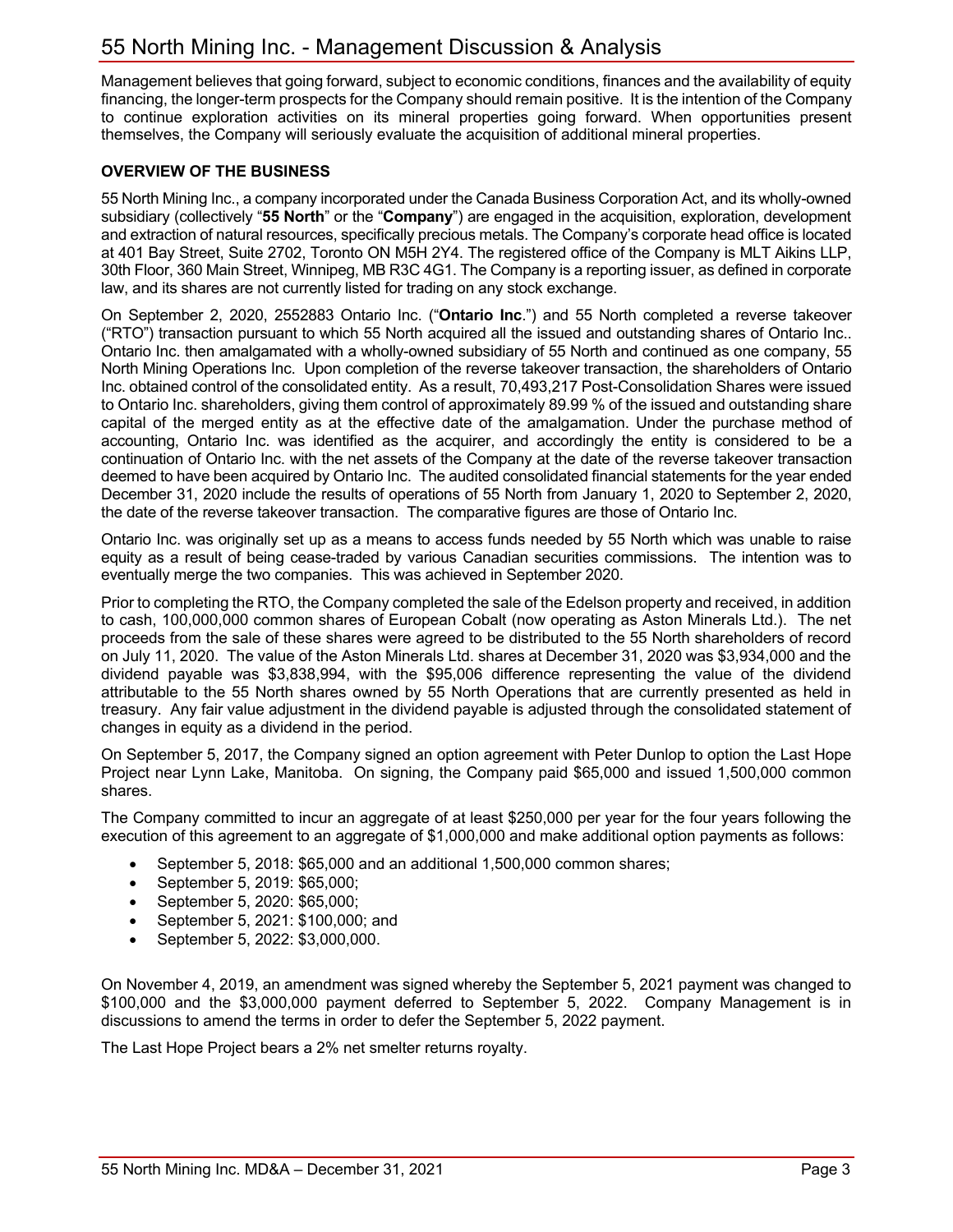## **MINERAL RESOURCES and MINERAL RESERVES**

## **The Last Hope Gold Project**

## **Property Location and Details**

The Last Hope Property is located approximately 23 km south-east of the town of Lynn Lake in northern Manitoba, Canada. The Property is approximately centered at latitude 387,000 E and longitude 6,283,000 N and is located approximately 810 km northwest of Manitoba's capital and largest city, Winnipeg.

The Last Hope Property consists of 15 non surveyed claims subject to provisions of the option agreement as detailed below and covers an area of 3,513 ha as per the following figure and table entitled Last Hope Property Option Claims. In addition, in January 2021 55 North staked an additional 14 non surveyed claims that cover an area of 2707 ha. These claims are not subject to the option agreement and are detailed in table entitled Last Hope Property Non-Option Claims. All Claims are crown grants and include surface access. All claims have been located by physical staking as per The Mines and Minerals Act of Manitoba.

| <b>LAST HOPE PROPERTY OPTION CLAIMS</b> |               |                  |                  |                |                |                                        |
|-----------------------------------------|---------------|------------------|------------------|----------------|----------------|----------------------------------------|
| <b>Name</b>                             | <b>Number</b> | <b>Type</b>      | Area (ha)        | <b>Granted</b> | <b>Expires</b> | <b>Annual</b><br><b>Amount</b><br>Due* |
| Last Hope 14                            | P9479E        | Claim            | 195              | 28/06/1988     | 27/08/2024     | \$4,875                                |
| Last Hope 1                             | P8881E        | Claim            | 256              | 27/01/1986     | 28/03/2029     | \$6,400                                |
| Last Hope 4                             | W45575        | Claim            | 256              | 19/07/1982     | 17/09/2024     | \$6,400                                |
| Last Hope 2                             | P8880E        | Claim            | 256              | 27/01/1986     | 28/03/2026     | \$6,400                                |
| Last Hope 10                            | P6994E        | Claim            | 256              | 21/12/1987     | 19/02/2025     | $\overline{$}6,400$                    |
| Last Hope 8                             | W45579        | Claim            | 256              | 16/07/1982     | 09/14/2024     | \$6,400                                |
| Last Hope 5                             | W45576        | Claim            | 256              | 16/07/1982     | 14/09/2024     | \$6,400                                |
|                                         | CB9043        | Claim            | 259              | 13/03/1978     | 12/05/2040     | \$6,475                                |
| Last Hope 12                            | <b>P9477E</b> | Claim            | 256              | 28/06/1988     | 27/08/2024     | \$6,400                                |
| Last Hope 11                            | <b>P9478E</b> | Claim            | 256              | 28/06/1988     | 27/08/2024     | \$6,400                                |
| Last Hope 6                             | W45577        | Claim            | 256              | 16/07/1982     | 14/09/2030     | \$6,400                                |
| Last Hope 9                             | W45580        | Claim            | $\overline{112}$ | 16/07/1982     | 14/09/2024     | \$2,800                                |
| Last Hope 13                            | <b>P9476E</b> | Claim            | 131              | 28/06/1988     | 27/08/2024     | \$3,275                                |
| Last Hope 3                             | P8879E        | Claim            | 256              | 27/01/1986     | 28/03/2026     | \$6,400                                |
| Last Hope 7                             | W45578        | Claim            | 256              | 16/07/1982     | 14/09/2030     | $\overline{$}6,400$                    |
|                                         |               |                  |                  |                |                |                                        |
| <b>Total</b>                            |               | <b>15 Claims</b> | 3,513            |                |                | \$87,825                               |

*\*The claims currently have adequate work credits to cover the annual amounts due*

The Company has an option to earn a 100% interest in the claims comprising the property held by Peter C. Dunlop. The option was signed on September 5, 2017 and amended on November 4, 2019. In order to acquire 100% interest in the Last Hope Property, the Company agreed to the following schedule: It paid Mr. Dunlop \$65,000 and 1.5 million shares upon the Execution Date of the Option Agreement (Sept. 5, 2017) and on the first anniversary of the Execution Date (September 5, 2018). A further \$65,000 was paid on the second (September 5, 2019) and third anniversary (September 5, 2020) of the Execution Date, and \$100,000 will be paid on the fourth anniversary (September 5, 2021). \$3,000,000 must be paid on the fifth anniversary of the Execution Date (September 5, 2022). The Company agreed to incur exploration expenditures of \$250,000 per year in the four years following the Execution Date, to an aggregate of \$1,000,000, with exploration expenditures in any year exceeding \$250,000 to be applied to the following years. The Company is up to date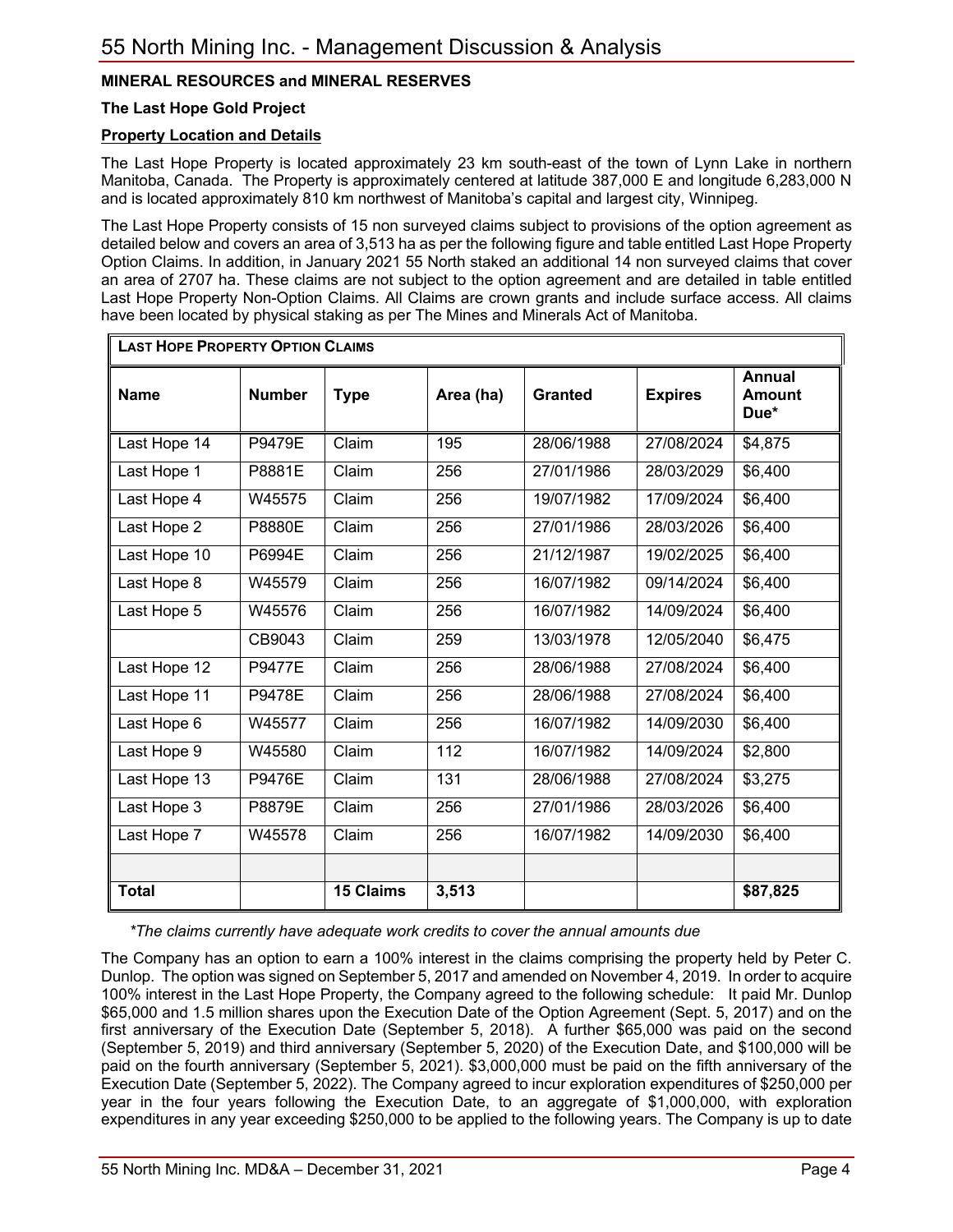on all option payments, and has satisfied fully the exploration expense requirements, i.e. the full \$1,000,000 has already been spent.

The option to acquire a 100% interest in the property is subject to a 2% royalty. The Company has the right, any time prior to the commencement of commercial production, to acquire up to half (1%) of the net smelter return royalty upon payment of \$500,000 for each 0.5% of the royalty purchased.

There is no known environmental liability existing on the Last Hope property.

#### **Last Hope Property Non-Option Claims**

| <b>Name</b>   | <b>Number</b> | <b>Type</b>      | <b>Issue Date</b> | <b>Granted</b> | <b>Expires</b>   | Area<br>(ha) | <b>Annual</b><br>Amount<br><b>Due</b><br>(Annual<br>payments<br>commence<br>in 2023) |
|---------------|---------------|------------------|-------------------|----------------|------------------|--------------|--------------------------------------------------------------------------------------|
| <b>BRUCE1</b> | MB12840       | Claim            | 2020-11-27        | 2022-11-27     | 2023-01-26       | 256          | \$3,200                                                                              |
| <b>BRUCE2</b> | MB12841       | Claim            | 2020-11-27        | 2022-11-27     | 2023-01-26       | 110          | \$1,375                                                                              |
| <b>BRUCE3</b> | MB12842       | Claim            | 2020-11-27        | 2022-11-27     | 2023-01-26       | 107          | \$1,338                                                                              |
| <b>BRUCE4</b> | MB12843       | Claim            | 2020-11-27        | 2022-11-27     | 2023-01-26       | 252          | \$3,150                                                                              |
| <b>BRUCE5</b> | MB12844       | Claim            | 2020-11-27        | 2022-11-27     | 2023-01-26       | 248          | \$3,100                                                                              |
| <b>BRUCE6</b> | MB12845       | Claim            | 2020-11-27        | 2022-11-27     | 2023-01-26       | 142          | \$1,775                                                                              |
| <b>BRUCE7</b> | MB12846       | Claim            | 2020-11-27        | 2022-11-27     | 2023-01-26       | 185          | \$2,313                                                                              |
| <b>BRUCE8</b> | MB12847       | Claim            | 2020-11-27        | 2022-11-27     | 2023-01-26       | 192          | \$2,400                                                                              |
| <b>BRUCE9</b> | MB12848       | Claim            | 2020-11-27        | 2022-11-27     | 2023-01-26       | 192          | \$2,400                                                                              |
| BRUCE10       | MB12849       | Claim            | 2020-11-27        | 2022-11-27     | 2023-01-26       | 212          | \$2,650                                                                              |
| BRUCE11       | MB12555       | Claim            | 2020-11-27        | 2022-11-27     | $2023 - 01 - 26$ | 212          | \$2,650                                                                              |
| BRUCE12       | MB12576       | Claim            | 2020-11-27        | 2022-11-27     | 2023-01-26       | 226          | \$2,825                                                                              |
| BRUCE13       | MB13273       | Claim            | 2020-11-27        | 2022-11-27     | 2023-01-26       | 248          | \$3,100                                                                              |
| BRUCE14       | MB13298       | Claim            | 2020-11-27        | 2022-11-27     | 2023-01-26       | 125          | \$1,563                                                                              |
| <b>Total</b>  |               | <b>14 Claims</b> |                   |                |                  | 2707         | \$33,838                                                                             |

## **Property Infrastructure**

The Last Hope Property is located approximately 23 km southeast of the mining town of Lynn Lake and is accessed by an all-weather gravel road, the Burnt Timber Mine road, to the mine site and subsequently an 8 km winter road from the Burnt Timber mine to the Property. Highways 6 and 391 connect Lynn Lake to Winnipeg and the Trans Canada Highway. Lynn Lake is also connected by railway which extends south to the Pas, Manitoba, and from there, to the rest of Canada. Lynn Lake Airport (YYL) has a 5,000 ft. paved runway that can land commercial jet aircraft.

Lynn Lake (population of 800) has a hospital, hotel and general store, and was founded to service Sherritt Gordon's nickel discovery in 1950.

Historically, drilling has been conducted year-round with warm weather drilling assisted by helicopter.

Water is abundant in nearby lakes and rivers. Hydroelectric power is available in the town of Lynn Lake. Manitoba has a long history of mining with world class mining centres in Flin Flon and Thompson Manitoba.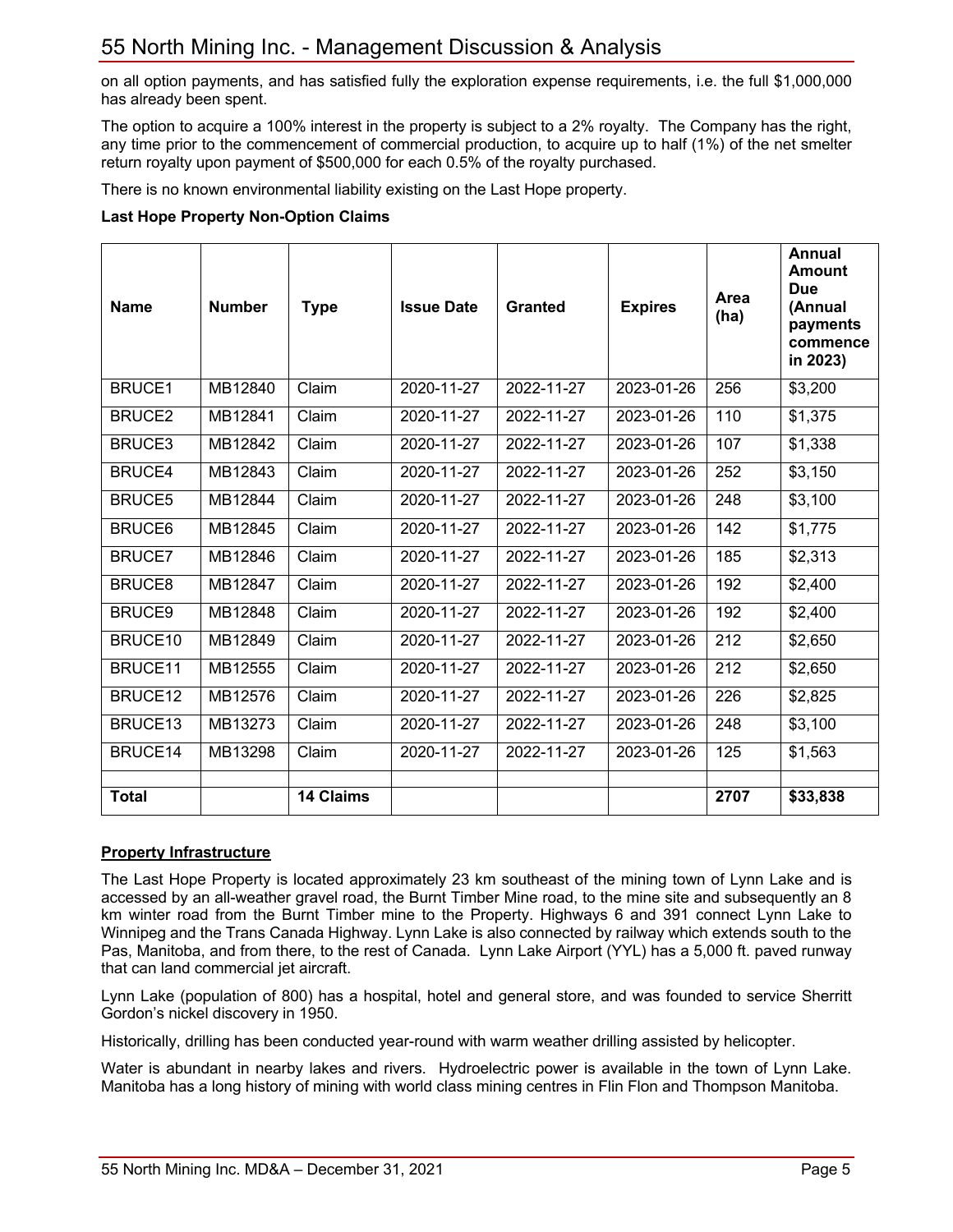## **History**

Gold was first discovered at Last Hope in 1937. The following table outlines historical work done on the property:

| <b>HISTORICAL EXPLORATION ON THE LAST HOPE PROPERTY</b> |                           |                                                                                                                                                                                                                                                                                                                |  |  |
|---------------------------------------------------------|---------------------------|----------------------------------------------------------------------------------------------------------------------------------------------------------------------------------------------------------------------------------------------------------------------------------------------------------------|--|--|
| Year                                                    | Company                   | <b>Exploration</b>                                                                                                                                                                                                                                                                                             |  |  |
| 1937                                                    | R. Madole                 | Last Hope area staked.                                                                                                                                                                                                                                                                                         |  |  |
| 1939                                                    | Sheritt Gordon Mines Ltd. | 59 hole drill program totaling 3,129 m.                                                                                                                                                                                                                                                                        |  |  |
| 1978                                                    | W.B Dunlop Limited NPL    | Last Hope area re-staked.                                                                                                                                                                                                                                                                                      |  |  |
| 1986                                                    | Balcor Resources Corp.    | Calculated a historic mineral resource on the property that predates<br>NI 43-101. Identified two shallow plunging ore shoots within a<br>steep, tabular quartz vein averaging 1.5 m in width.                                                                                                                 |  |  |
| 2012                                                    | Carlisle Goldfields       | 27 hole DD program totaling 2012. Based on this, and 204 historic<br>drill holes, a NI 43-101 compliant resource estimate was prepared<br>in September 2017 (at a 2.0 g/t cut-off: Indicated: 201,000 tonnes<br>@ 5.75 g/t for 37,000 troy ozs, Inferred: 1,067,000 tonnes @ 5.29<br>g/t for 182,000 troy ozs. |  |  |
| 2017-2020                                               | 2552883 Ontario Inc.      | 78 line km of IP survey                                                                                                                                                                                                                                                                                        |  |  |

In August 2020, the shareholders of 55 North and 2552883 Ontario Inc. voted to amalgamate under the name of 55 North, whereby 55 North effectively acquired the Last Hope Gold project.

| Hole-ID      | From (M) | To (M) | Length (M) | Au g/t |
|--------------|----------|--------|------------|--------|
| 87-DDH-105   | 120.67   | 122.41 | 1.74       | 79.44  |
| $SG-03$      | 25.79    | 27.55  | 1.76       | 55.59  |
| 87-DDH-094   | 91.17    | 93.42  | 2.25       | 38.54  |
| $ SG-01$     | 26.43    | 29.75  | 3.32       | 26.66  |
| <b>SG-26</b> | 49.99    | 53.74  | 3.75       | 23.63  |
| 87-DDH-068   | 50.87    | 55.75  | 4.88       | 22.65  |
| 87-DDH-140   | 231.19   | 234.3  | 3.11       | 19.49  |
| 87-DDH-067   | 24.93    | 26.85  | 1.92       | 17.33  |
| <b>SG-27</b> | 24.81    | 27.61  | 2.80       | 15.93  |
| 88-DDH-189   | 268.93   | 276.15 | 7.22       | 14.76  |

Selected drill results from historic drilling are presented below:

## **Regional Geology**

The Last Hope Property is located within the Churchill Structural Province of the Canadian Shield, lying within the southern portion of the Lynn Lake Greenstone Belt (see figures below). It consists of tholeiitic to calcalkaline mafic volcanic and volcaniclastic rocks with minor rhyolite and dacite (Jones, et. al. 2005).

The Lynn Lake Greenstone Belt, comprised of the North and older South Belts, is part of a larger litho-structural unit which extends in a north-easterly direction from the La Ronge Greenstone Belt in Saskatchewan. The rocks in the South Belt consist of lens-shaped volcanic and sedimentary units which have been interpreted as representing overlapping edifices with flanking aprons of volcaniclastic rocks (Gilbert et al. 1980). This linear feature has been termed the 'Johnson Trend'. The former Burnt Timber open pit deposit (Au) is contained within this trend.

Structurally, the most significant feature in the South Belt is the east-west trending Johnson Shear Zone ("JSZ"), a wide zone of intense brittle-ductile deformation, characterized by faulting, shearing, mylonization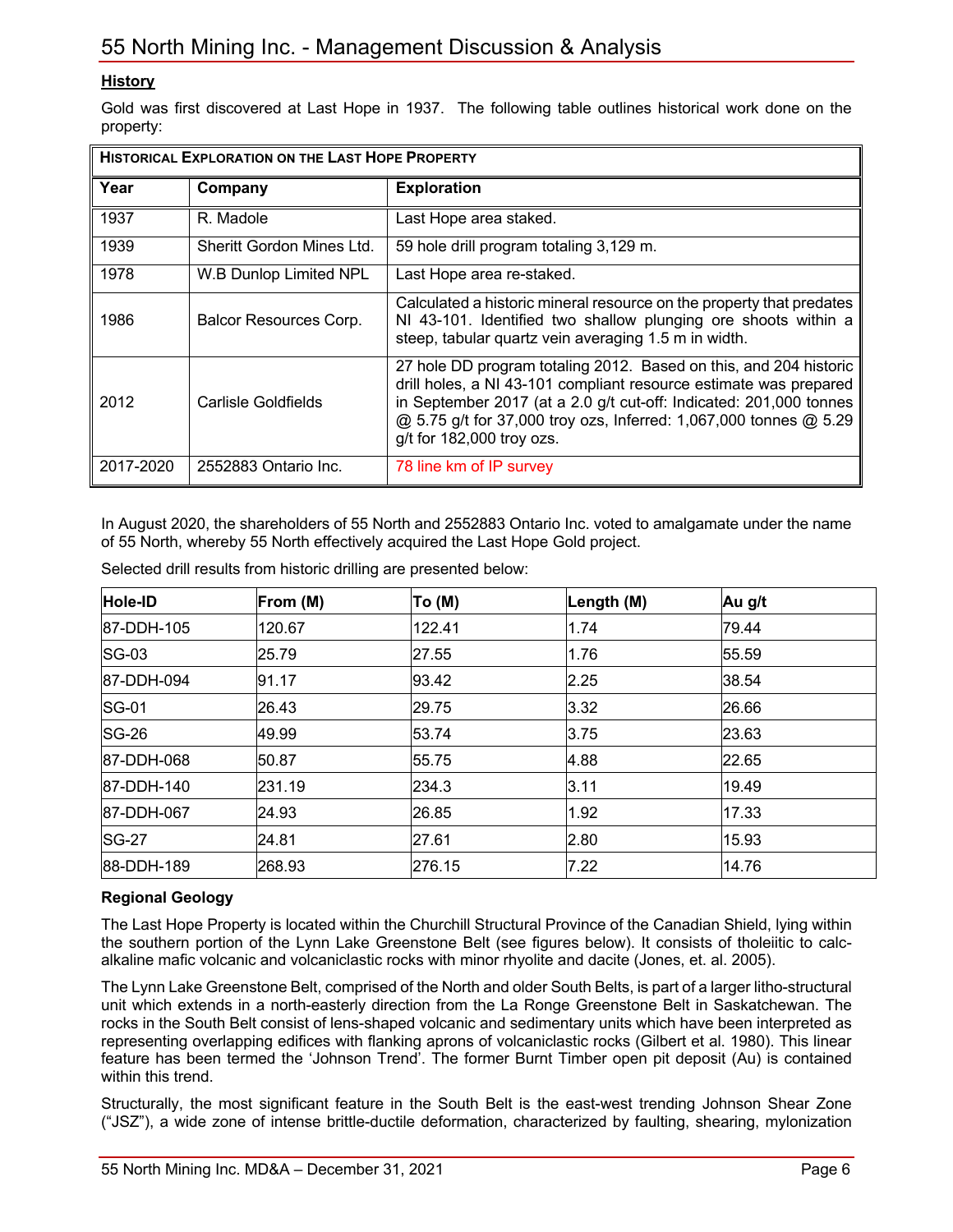and associated silica and carbonate alteration and sporadic gold mineralization. The JSZ is host to at least 26 gold prospects and showings over a 44 km strike length.

The North Belt is a north-facing homocline and consists of rhyolite, overlain by andesite and basalt, sedimentary rocks and an upper basaltic unit. The upper basalts include high alumina and subordinate high magnesia tholeiites. Both the MacLellan deposit (Au, Ag) and the Farley Lake deposit (Au) are located within this belt occurring in a metallotect termed the 'Rainbow Trend'.

## **Property Geology**

The Last Hope Property (see figure below) is underlain by a west-northwest-striking layered succession. From south to north, this succession is comprised of quartz-feldspar porphyry, mafic tuff, quartzite, mudstone, magnetite-bearing quartzite and feldspathic quartzite (see figure below). The deposit consists of two shallow plunging ore shoots within a steep, tabular quartz vein that averages 1.5 m in width.

Two parallel quartz veins cut the quartzite, the South Vein and the Mandole Vein, both hosting gold bearing sulphide mineralization while the North Vein is barren.

## **Mineralization**

The Last Hope Property (see figure below) is underlain by a west-northwest-striking layered succession. From south to north, this succession is comprised of quartz-feldspar porphyry, local lenses of basalt, mafic tuff, local lenses of quartzite +/- magnetite, mudstone, gabbro and feldspathic quartzite (see figure below). The basalts and other mafic units have been collectively termed amphibolite consistent with their advanced level of metamorphosis. The high degree of alteration and deformation of these lithologic units makes the identification of individual protolith units impossible at the megascopic level. The gold mineralization of the deposit consists of two shallow plunging ore shoots within a steep (-80-degree dip), tabular zones of sulphide mineralization, silicification and quartz veining that locally varies in width from 1.5 to 19 metres. These zones have been traced along strike for over 1 km.

Structurally the mafic units (collectively termed amphibolite) have been moderately to strongly foliated parallel to hanging wall quartz-feldspar porphyry contact.

Two parallel sulphide mineralized zones with +/- quartz veining, +/- silicification and+/- sulphide mineralization cut the amphibolite and are the two major zones on the property. The South Vein and the Madole Vein, both host gold bearing sulphide mineralization. Minor discontinuous zones parallel to the major zones are similar in geometry and gold tenor are also present.

## **Mineralization**

The Madole Vein outcrops for approximately 225 m and strikes northwest, dips 80 degrees southwest and is hosted by amphibolite facies lithologies.

The outcropped portion of the Madole Vein is 0.3 to 1.2 m wide and can be divided into two units:

• A southern white massive quartz unit; and

• A northern grey aphanitic, siliceous unit with disseminated grains and stringers of pyrite and trace chalcopyrite.

The average sulphide content of the south vein is 5% (local variation up to 15%). The best gold values are found in the highly altered, quartz-pyrite rich footwall of a fault which lies on the periphery of a Quartz-feldsparporphyry intrusive.

The Johnson Shear Zone, host to at least 26 gold prospects over a 44 km strike length, lies approximately 10 km to the north.

The Last Hope Deposit can be classified as a mesothermal lode gold deposit in a Paleoproterozoic setting. Mesothermal lode gold deposits typically occur in metamorphosed, supracrustal rocks, most commonly in tholeiitic basalts and komatiites but also in felsic volcanic rocks. At Last Hope these tholeiitic basalts and komatiites have been strongly altered. Discrete veins occur zones in upper greenschist to lower amphibolite facies metamorphic domains where brittle or brittle-ductile fracturing is dominant. Veins are emplaced in crosscutting or layer-parallel shear zones, extensional zones and more rarely in saddle reefs (Klien and Day, 1994). Gold at Last Hope is associated with sulphide minerals (predominantly disseminated to veinlets of pyrite, pyrrhotite and chalcopyrite), highly silicified zones and fractured quartz veins. Gold-bearing sulphide minerals are controlled by minor fractures, and occur in irregular patches in quartz, in the wall rock adjacent to the vein, or as disseminations or replacements in zones of highly altered and deformed lithologic units. Mineralized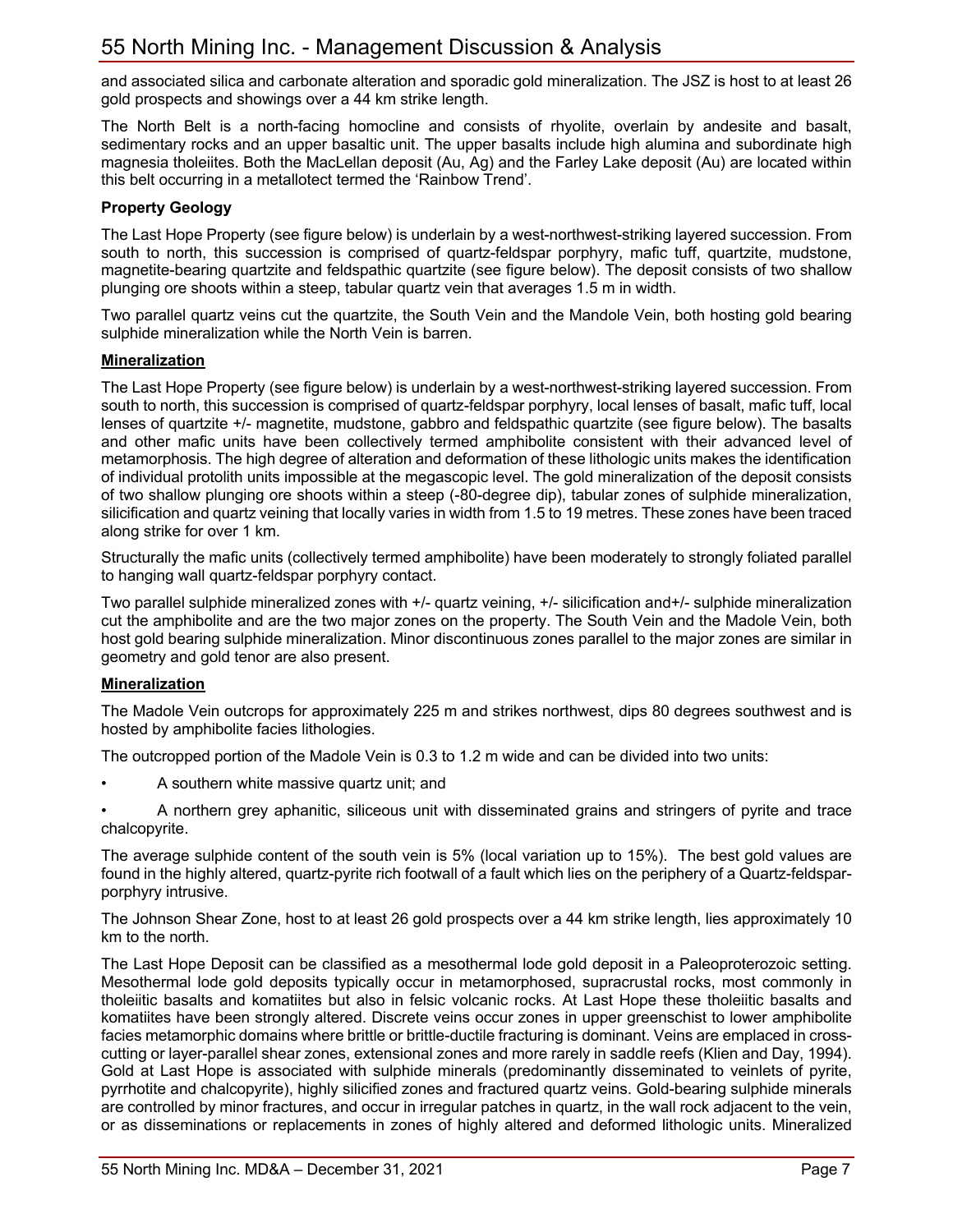zones tend to be tabular formed by persistent or discontinuous regions of sulphide mineralization, silicification and irregular bodies of gold bearing quartz.

#### **Mineral Resources and Mineral Reserves**

| <b>LAST HOPE MINERAL RESOURCE ESTIMATE (1-8)</b>       |                                             |            |             |  |  |
|--------------------------------------------------------|---------------------------------------------|------------|-------------|--|--|
| Near Surface Pit Mineral Resource @ 1.0 g/t Au Cut-off |                                             |            |             |  |  |
| <b>Classification</b>                                  | <b>Tonnes</b><br>$\left( \mathbf{k}\right)$ | Au $(g/t)$ | Au<br>(koz) |  |  |
| Indicated                                              | 82.8                                        | 5.08       | 13.5        |  |  |
| Inferred                                               | 15.7                                        | 1.90       | 1.0         |  |  |
|                                                        |                                             |            |             |  |  |
| Underground Mineral Resource @ 1.8 g/t Au Cut-off      |                                             |            |             |  |  |
| <b>Classification</b>                                  | <b>Tonnes</b><br>$\left( \mathbf{k}\right)$ | Au $(g/t)$ | Au<br>(koz) |  |  |
| Indicated                                              | 325.5                                       | 5.50       | 57.6        |  |  |
| Inferred                                               | 1,537.3                                     | 5.52       | 272.8       |  |  |
|                                                        |                                             |            |             |  |  |
| Total Mineral Resource @ 1.0 and 1.8 g/t Au Cut-offs   |                                             |            |             |  |  |
| <b>Classification</b>                                  | <b>Tonnes</b><br>$\left( \mathbf{k}\right)$ | Au $(g/t)$ | Au<br>(koz) |  |  |
| Indicated                                              | 408.3                                       | 5.41       | 71.1        |  |  |
| Inferred                                               | 1,553.0                                     | 5.48       | 273.8       |  |  |
|                                                        |                                             |            |             |  |  |

- *1. Mineral Resources that are not Mineral Reserves do not have demonstrated economic viability.*
- *2. The estimate of Mineral Resources may be materially affected by environmental, permitting, legal, title, taxation, socio-political, marketing, or other relevant issues.*
- *3. The Inferred Mineral Resource in this estimate has a lower level of confidence than that applied to an Indicated Mineral Resource and must not be converted to a Mineral Reserve. It is reasonably expected that the majority of the Inferred Mineral Resource could potentially be upgraded to an Indicated Mineral Resource with continued exploration.*
- *4. The Mineral Resources were estimated in accordance with the Canadian Institute of Mining, Metallurgy and Petroleum (CIM), CIM Standards on Mineral Resources and Reserves, Definitions (2014) and Best Practices Guidelines (2019) prepared by the CIM Standing Committee on Reserve Definitions and adopted by the CIM Council.*
- *5. Metal prices used were US\$1,650/oz Au and 0.76 CDN\$/US\$ FX with process recoveries of 95% Au.*

*A CDN\$20/t process cost and CDN\$5/t G&A cost were used.*

- *6. The near surface mining cost for the top 20 m of the Mineral Resource was CDN\$35/t.*
- *7. The underground mining cost was CDN\$95/t. The underground Mineral Resource grade blocks were quantified above the 1.8 g/t Au cut-off, below 20 m from surface and within the constraining mineralized wireframes. Underground Mineral Resources selected exhibited continuity and reasonable potential for extraction by the long hole underground mining method.*
- *8. Grade estimation was undertaken with the Inverse Distance Cubed method on 1.0 m capped composites*

The Indicated Mineral Resource category was justified for blocks interpolated by pass one which was using at least four composites from a minimum of two drill holes within a spacing of 25m on strike, 20m down dip and 10m across dip. Inferred resources were categorized by passes 2 to 4 on all remaining grade populated blocks.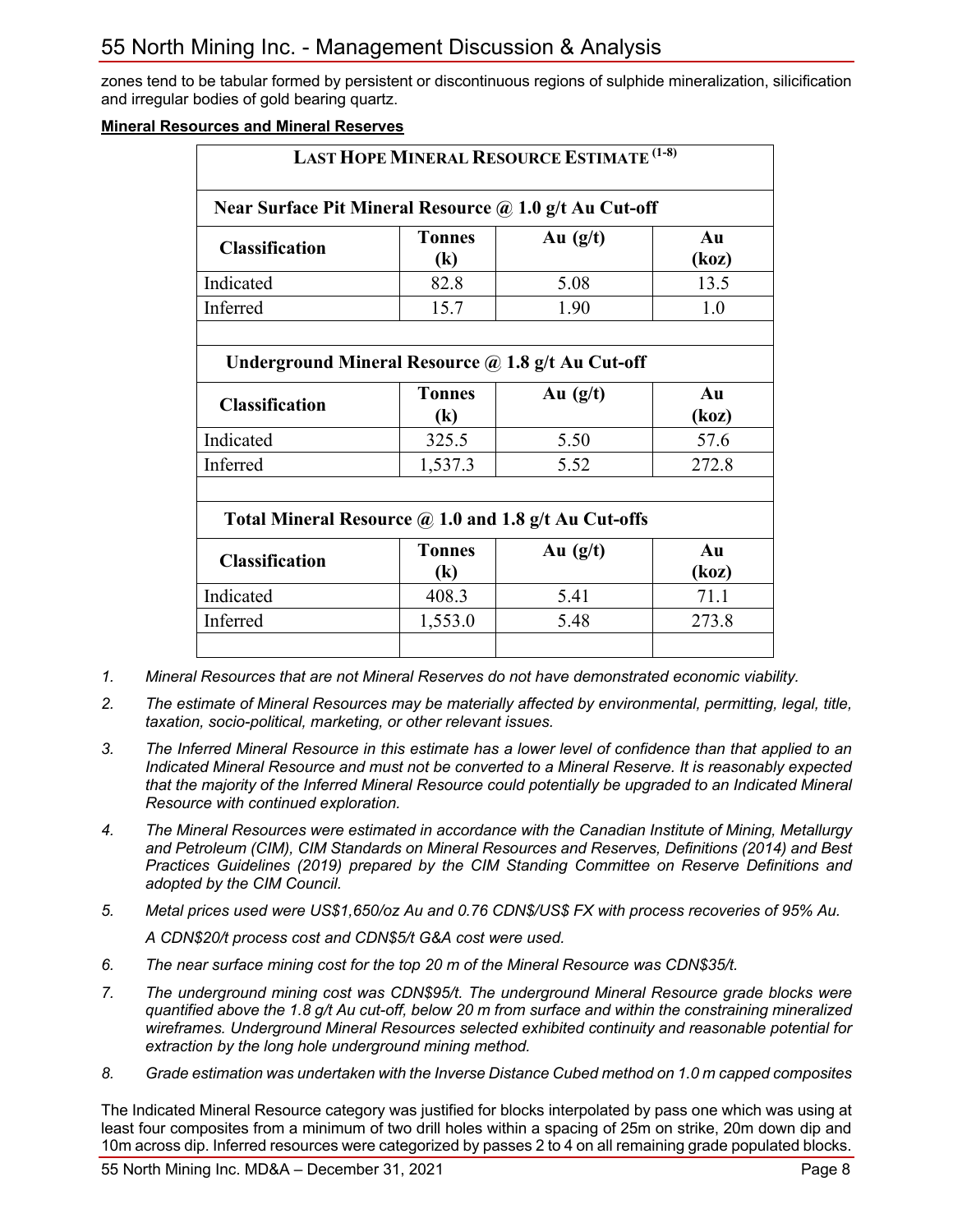## **Last Hope's Proximity to Alamos Gold's Lynn Lake Gold Project**

Last Hope is located approximately 20 km directly south of Lynn Lake's proposed plant location, well within economic trucking distance, and could present an opportunity to blend in Last Hope's higher grade material to enhance project economics (Last Hope M&I grade = 6.75 g/t versus Lynn Lake's P&P grade of 1.83 g/t). Alamos Gold Lynn Lake Project's 2018 Feasibility Study stipulated a Proven and Probable reserve estimate which was since updated to 31.9Mt  $@$  1.83 g/t for 1.88M ozs, and proposed a 7,000 tpd conventional open pit CIP mining/milling operation. Alamos Gold's Lynn Lake Gold Project is currently in the permitting stage with ongoing exploration on the property.

## **Exploration Upside**

## **Existing Resource Drill Targets**

The Company plans to expand the high grade portions of the current resource by drilling the down-plunge extensions of high-grade shoots. Also, the Company plans to conduct infill drilling to upgrade and expand the existing resources.

#### **Parallel Structure Drill Targets**

In the summer of 2020, the previous owner, 2552883 Ontario Inc., completed a 68 line-kilometre Induced Polarization survey which identified 2 potential parallel structures to the east of the current resource estimate, similar to that hosting the current resource. These two parallel structures, each with a strike length of 3.4 km, were indicated by strong geophysical Induced Polarization anomalies coinciding with soil geochemical highs as indicated in the figure below. The Company plans to drill each of these two parallel potentially mineralized structures - this represents an opportunity to ultimately significantly increase the current resource estimate.

## **MINING OPERATIONS**

The Corporation has no mining operations.

#### **OVERALL PERFORMANCE**

#### **RESULTS OF OPERATIONS FOR THE YEAR ENDED DECEMBER 31, 2021**

#### **Analysis of the year ended December 31, 2021 compared to the year ended December 31, 2020**

The Company is in the exploration phase and its property is in the early stage of exploration and not in production. Therefore, mineral exploration expenditures are not capitalized and losses are incurred as a result of exploration expenditures and administrative expenses relating to the operation of the Company's business. Consequently, the Company's net income is not a meaningful indicator of its performance of potential. The key performance driver for the Company is the acquisition, exploration, and development of prospective mineral properties. By acquiring and exploring projects of superior technical merit, the Company increases the probability of finding and developing economic mineral deposits.

The Company is not anticipating profit from operations in the near future. Until such time as the Company is able to realize profits from the production and marketing of commodities from its properties, the Company will report a deficit and will rely on its ability to obtain equity or debt financing to fund ongoing operations. Additional financings are required for new exploration and promotional initiatives. Due to the nature of the junior mineral exploration industry, the Company will have a continuous need to secure additional funds through the issuance of equity or debt in order to support its corporate and exploration activities, as well as its obligations relating to its properties.

A summary of the general administrative activity for the years ended December 31, 2021 and 2020 is as follows: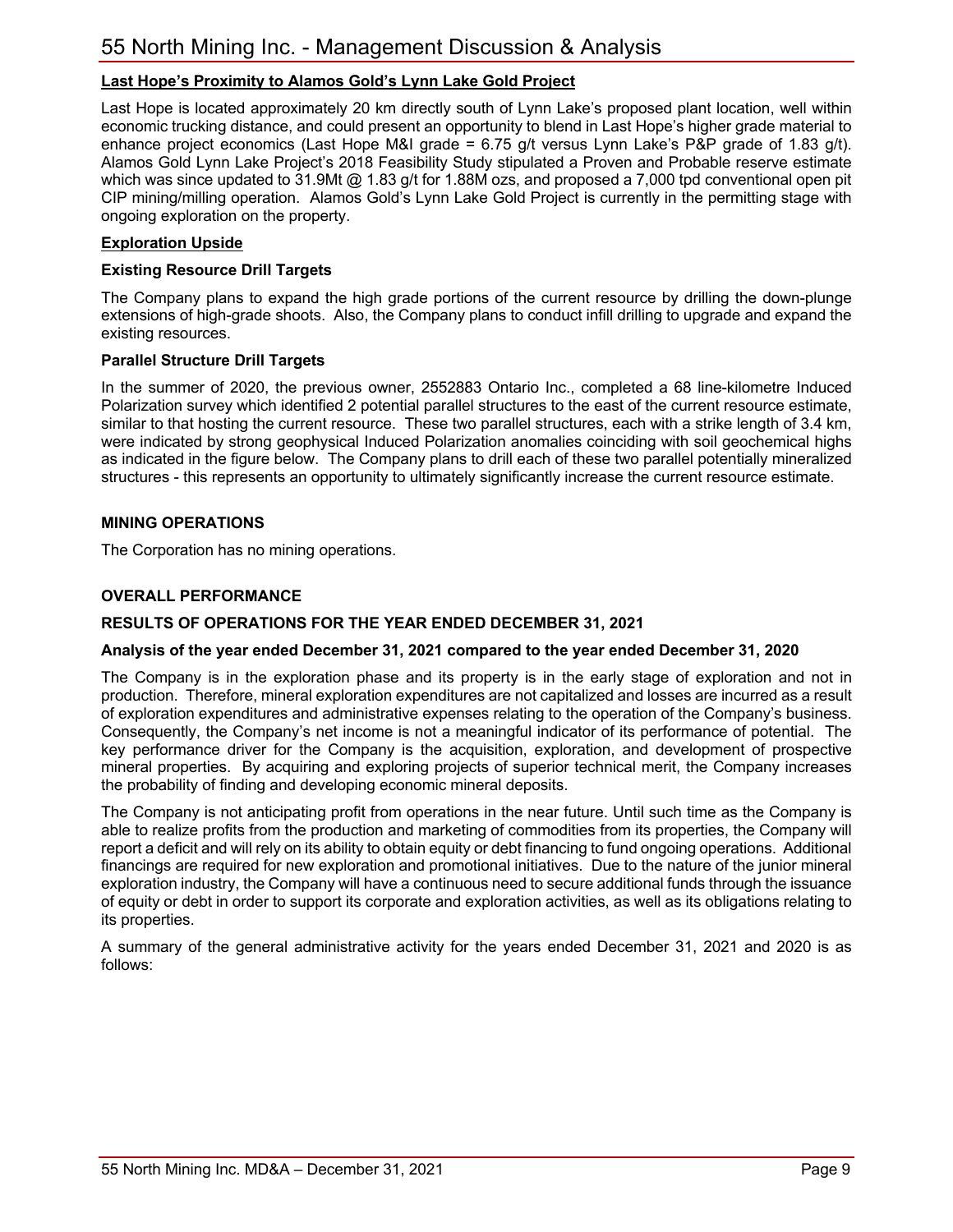## 55 North Mining Inc. - Management Discussion & Analysis

|                                          | 2021        | 2020        |
|------------------------------------------|-------------|-------------|
| <b>Expenses:</b>                         |             |             |
| Project expenditures                     | \$3,162,063 | \$1,093,064 |
| Listing costs                            | ---         | 835,505     |
| Management and consulting                | 267,947     | 418,860     |
| Promotion and shareholder communications | 91,382      | 254,683     |
| Professional fees                        | 130.440     | 104,279     |
| General and administration               | 121,228     | 103,993     |
| Stock-based compensation                 | 1,013,740   | ---         |
| Mining claim commitments                 | 100,000     | 65,000      |
| Total general administrative expenses    | \$4,886,800 | \$2,875,384 |

For the year ended December 31, 2021, the Company reported losses of \$1,465,856 compared to a loss of \$2,508,014 for the year ended December 31, 2020.

The Company did not undertake any significant exploration activities during the first nine months of 2020. Since January 2017, Management was focused on administrative and organizational "clean up". With the raising of capital in September 2020 and the fourth quarter of 2020, the Company, being well equipped to begin exploration activities, started a drill program at its Last Hope property.

During 2020, Management worked to secure financing, complete its RTO and get the Company's shares listed on the Canadian Securities Exchange.

Stock-based compensation is noncash in nature and results from a calculation of the theoretical value of stock options vested in the period. Removing stock-based compensation, listing costs and project expenditures from the analysis, recurring expenditures for the year ended December 31, 2021 was \$710,997 compared to \$946,815 for the year ended December 31, 2020. Project expenditures are dependent on raising capital to execute on exploration activities. General administrative and management and consulting fees decreased for the year ended December 31, 2021 compared to the year ended December 31, 2020, reflective of management allocation of time. Project expenditures for year ended December 31, 2021 increase compared to the previous year, reflective of cash available to execute on exploration activities.

## **SUMMARY OF QUARTERLY RESULTS**

The following are the results for the below noted quarters:

|                                 | Q4 2021   | Q3 2021   | Q2 2021   | Q1 2021     |
|---------------------------------|-----------|-----------|-----------|-------------|
|                                 |           |           |           |             |
| General administrative expenses | 49,828    | 31.446    | 29,464    | 10,490      |
| Acquisition costs               |           | 100,000   |           |             |
| Project expenditures            | 33,074    | (27, 990) | 1,208,642 | 1,948,337   |
| Net loss (income)               | 875,081   | 183,004   | 1,613,771 | (1,206,000) |
| Loss (income) per share         | 0.00      | 0.00      | 0.02      | (0.01)      |
|                                 |           |           |           |             |
|                                 | Q4 2020   | Q3 2020   | Q2 2020   | Q1 2020     |
|                                 |           |           |           |             |
| General administrative expenses | 64,333    | 13,891    | 1,587     | 24,182      |
| Acquisition costs               | 65,000    |           |           |             |
| Project expenditures            | 1,015,561 | 5.000     | 15,940    | 56,563      |
| Net loss                        | 1,026,832 | 1,228,402 | 84,708    | 168,072     |
| Loss per share                  | 0.03      | 0.00      | 0.00      | 0.00        |

The pace of development of its properties will be determined by the Company's ability to raise capital. The ability of the Company to access new working capital through additional financings could be adversely affected by many factors including a downturn in mineral prices, a general economic downturn, poor results from exploration programs on its properties and a variety of other factors.

## **FINANCING ACTIVITIES AND CAPITAL RESOURCES**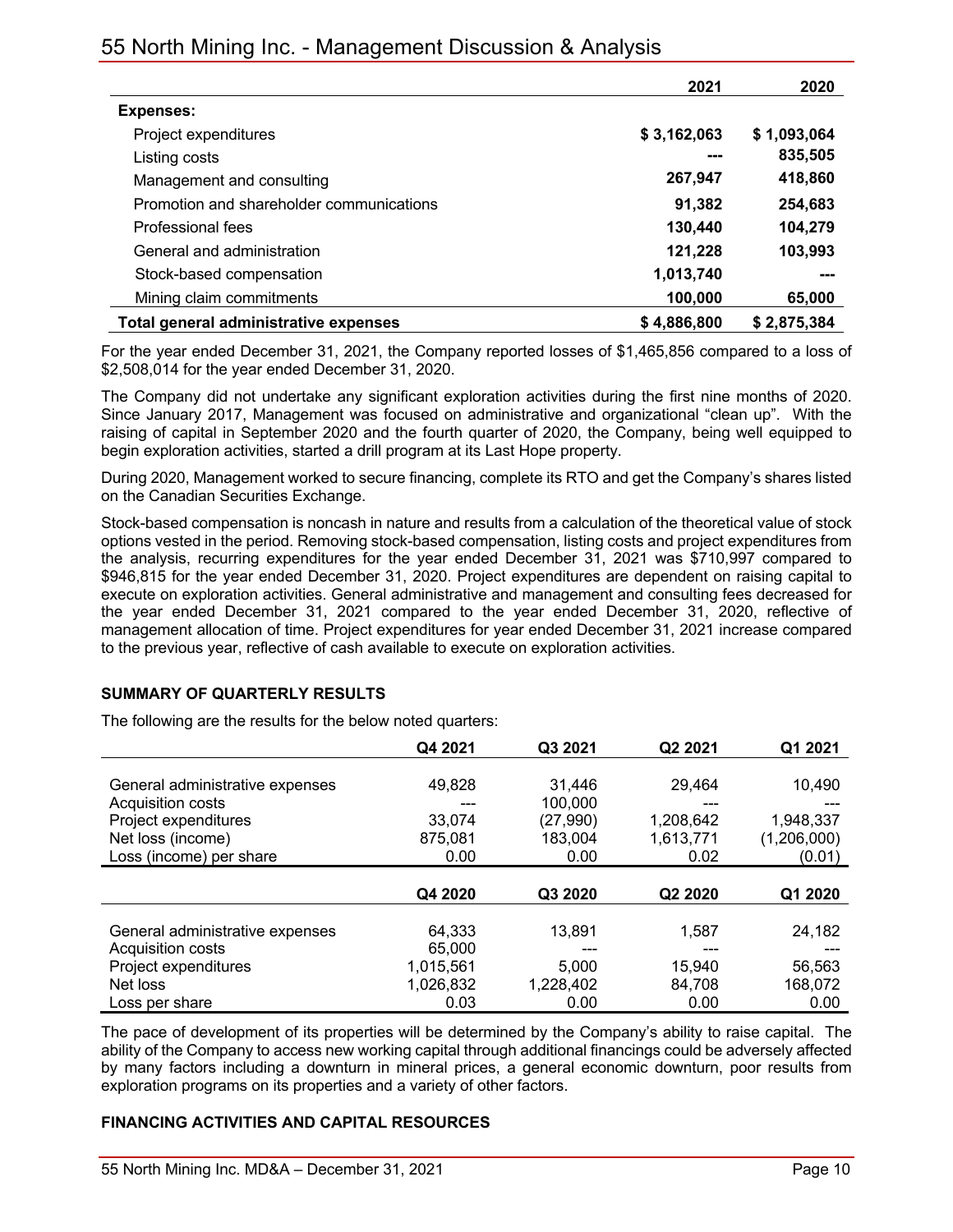The Company is in the exploration stage and therefore has no regular cash inflows. As at December 31, 2021, the Company had a cash balance of \$115,155 negative working capital of \$236,949 (December 31, 2020 – a cash balance of \$479,699 and working capital of \$2,102,161).

On September 21, 2020, the Company closed a private placement for gross proceeds of \$1,403,416, issuing 6,672,080 flow through units at \$0.20 per unit for gross proceeds of \$1,334,416 and 460,000 non-flow through units at \$0.15 per unit for gross proceeds of \$69,000.

On October 15, 2020, the Company announced that it closed the second tranche of a non-brokered private placement for gross proceeds of \$836,000, made up of \$824,000 in flow through financing and \$12,000 in nonflow through financing.

On November 9, 2020 the Company announced that it closed the third tranche of a non-brokered private placement for gross proceeds of \$1,386,920, consisting of \$1,371,920 in non-flow-through financing and \$15,000 in flow-through financing.

On November 27, 2020 the Company announced that it closed an additional tranche of a non-brokered private placement for gross proceeds of \$599,777 consisting of \$504,777 in non-flow-through financing and \$95,000 in flow-through financing.

On December 4, 2020 the Company announced that it closed an additional tranche of a non-brokered private placement for gross proceeds of \$200,000 in non-flow-through financing.

In April 2021, the Company closed an additional tranche of a non-brokered private placement for gross proceeds of \$310,000 in flow-through financing. The financing consisted of 1,550,000 units priced at \$0.20. Each unit is comprised of one common share and one common share purchase warrant entitling the holder to acquire one additional common share of the Company at a price of \$0.30 per share for 48 months from the date of closing. As compensation for this financing, a total of \$21,000 was paid in cash and 105,000 finders warrants were issued, with each warrant exercisable to purchase common share at a price of \$0.30 for a period of 48 months from closing.

On July 15 and 20, 2021, the Company closed an additional tranche of a non-brokered private placement for gross proceeds of \$550,000 in flow-through financing. The financing consisted of 5,500,000 units priced at \$0.10. Each unit is comprised of one common share and one common share purchase warrant entitling the holder to acquire one additional common share of the Company at a price of \$0.20 per share for 60 months from the date of closing. As compensation for this financing, a total of \$39,550 was paid in cash and 350,000 finders warrants were issued, with each warrant exercisable to purchase common share at a price of \$0.20 for a period of 60 months from closing.

On December 30, 2021, the Company closed a non-brokered flow-through private placement financing of 2,500,000 flow-through common shares at a price of \$0.05 per share for proceeds of \$125,000.

## **FINANCIAL INSTRUMENTS**

The Corporation's financial instruments consist of cash, receivables, loan receivable, accounts payable and accrued liabilities and loan payable.

(a) Risk management and hedging activities

In the normal course of operations the Company is exposed to various financial risks. Management's close involvement in the operations allows for the identification of risks and variances from expectations. The company does not meaningfully participate in the use of financial instruments to control these risks. The company has no designated hedging transactions. The financial risks and management's risk management objectives and policies are as follows:

#### (i) Currency risk

The Company held investments that were denominated in Australian dollars. The value of the Aston Minerals Ltd. shares at December 31, 2020 was \$3,934,000 and the dividend payable was \$3,838,994, with the \$95,006 difference representing the value of the dividend attributable to the 55 North shares owned by 55 North Operations that are currently presented as held in treasury.

The Australian dollar equivalent of investments held at December 31, 2020 was \$3,851,200.

(ii) Price risk

The company is exposed to price risk with respect to commodity prices. As the company is not a producing entity, this risk does not currently affect earnings, however, the risk could affect the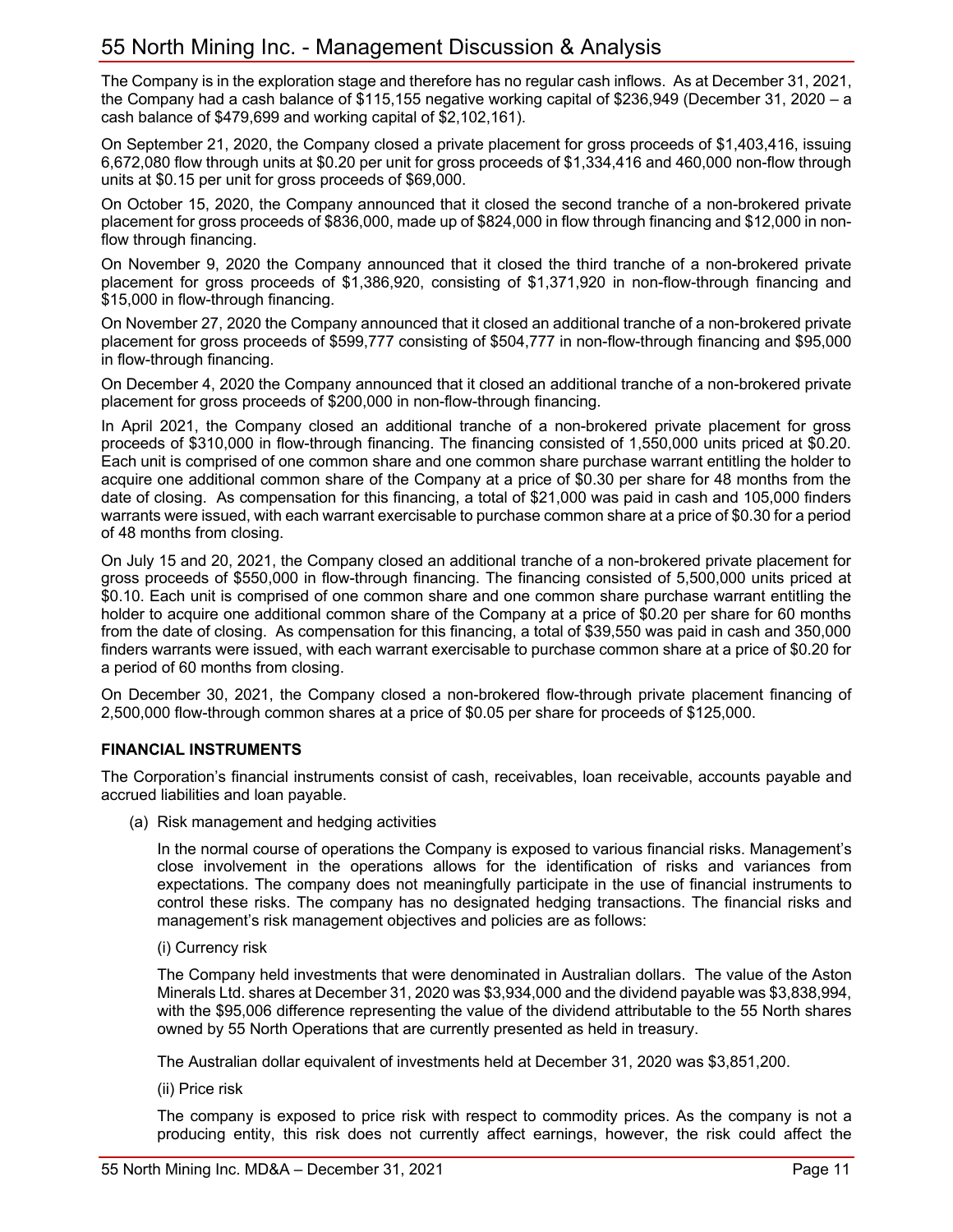completion of future equity transactions. The company monitors commodity prices of precious metals and the stock market to determine the timing, nature and extent of equity transactions.

(iii) Credit risk

Credit risk refers to the risk that a counterparty will default on its contractual obligations resulting in a financial loss to the entity. The company is exposed to credit risk on cash, trade receivables and other receivables. Cash is held with an established Canadian financial institution and the company's other receivables are from Canadian government entities, from which management believes the risk of loss to be remote. The company does not have any derivatives or similar instruments that mitigate the maximum exposure to credit risk.

(iv) Liquidity risk

Liquidity risk is the risk that arises when the maturity of assets and liabilities does not match. Management monitors the company's liquidity by assessing forecast and actual cash flows and by maintaining adequate cash on hand. It is management's opinion that it is unlikely that the Company will encounter difficulty in raising funds to meet commitments associated with financial instruments. As at December 31, 2021, the Company had negative working capital of \$236,949.

#### (v) Interest rate risk

Interest rate risk is the risk that changes in market interest rates may have an effect on the cash flows associated with some financial instruments, known as interest rate cash flow risk, or on the fair value of other financial instruments, known as interest rate price risk. The Company is exposed to interest rate risk price risk with its GIC and Canada Emergency Business Loan held at fixed rates. Fair values, carrying amounts and changes in fair value.

(vi) Fair values

The fair values of the Company's financial assets and liabilities consisting of cash, receivables, accounts payable and accrued liabilities and dividends payable approximate their recorded values as at December 31, 2021 and December 31, 2020 due to their short-term nature. The fair value of the Canada Emergency Business Account is impacted by changes in market interest rates which can result in differences between the carrying value of the instruments. The fair value of the Canada Emergency Business Account has been estimated based on a loan with an interest rate of 5% with a term of 2 years. The estimated fair value at December 31, 2021 is \$27,211 (2020 - \$27,211).

The Company's financial assets are classified as level 1 (2020 - level 1 except for its GIC investment which is classified as level 2). The Company's financial liabilities are classified as level 2 (2020 – level 2).

Fair value is an estimate of the amount at which items might be exchanged in an arm's length transaction between knowledgeable willing parties who are under no compulsion to act. Fair value should not be interpreted as an amount that could be realized in immediate settlement of the instruments. The estimate of fair value at the end of the periods may not represent fair values at any other date. The determination of fair value is also affected by the use of judgment and by uncertainty.

#### Collateral

The carrying value of financial assets the Company has pledged as collateral as at December 31, 2021 and December 31, 2020 is \$Nil.

## **RISK FACTORS**

The business of the Company is subject to a number of risks and uncertainties that may impact the business of the Company. A summary of the risk factors that may affect the Company is set forth below.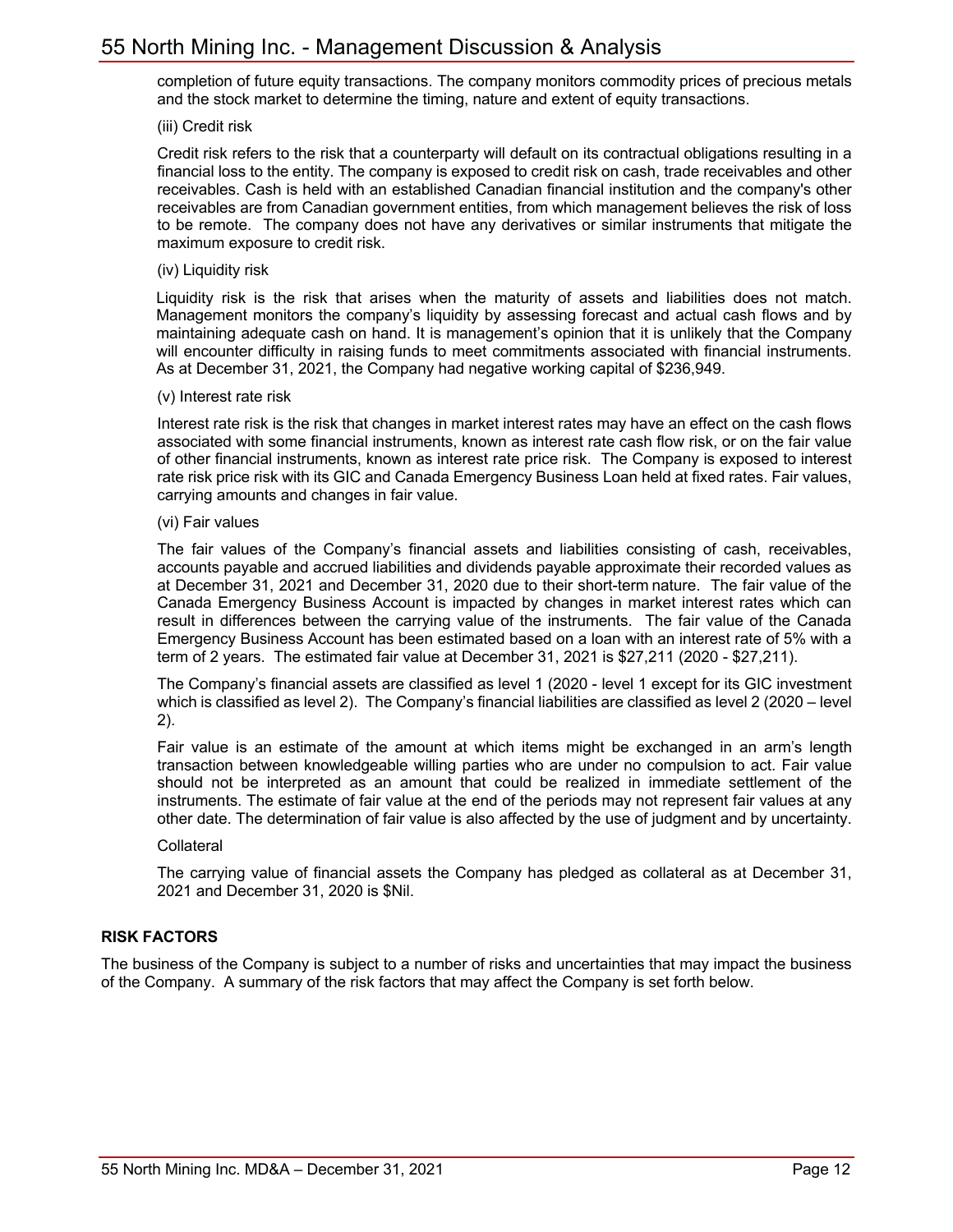## **COMPETITION FOR MINERAL DEPOSITS**

The mineral exploration and mining industry is competitive in all phases of exploration, development and production. The Company competes with a number of other entities and individuals in the exploration of search for and the acquisition of attractive mineral properties. As a result of this competition, much of which is with entities with greater financial resources than the Company, the Company may not be able to obtain funding for its exploration projects, obtain and maintain the necessary resources to carry out such exploration or acquire attractive properties in the future on terms it considers acceptable. The Company competes with other resource companies, many of whom have greater financial resources and/or more advanced properties that are better able to attract equity investment and other capital.

## **RESOURCE EXPLORATION AND DEVELOPMENT INVOLVES A HIGH DEGREE OF RISK**

Resource exploration and development is a speculative business and involves a high degree of risk. There is no known body of commercial ore on any of the properties of the Company. There is no certainty that any expenditure made by the Company in the exploration of any of its properties or otherwise will result in discoveries of commercial quantities of minerals. The marketability of natural resources which may be acquired or discovered by the Company will be affected by numerous factors beyond the control of the Company.

## **LAG TIME BETWEEN DISCOVERY AND PRODUCTION OF MINERAL RESOURCES**

The Company is unable to predict the amount of time which may elapse between the date when any new mineral resource may be discovered and the date when production, if any, will commence from any such discovery.

## **INFRASTRUCTURE REQUIREMENTS**

Exploration and development of mineral properties depend, to one degree or another, on adequate infrastructure. Reliable roads, bridges, power sources and water supply are important determinants which affect capital and operating costs. Unusual or infrequent weather phenomena, terrorism, sabotage, government or other interference in the maintenance or provision of such infrastructure could adversely affect the Company's operations, financial conditions and results of operations.

## **TITLE TO THE COMPANY'S PROPERTIES OR INTEREST MAY BE DISPUTED**

Title to and the area of resource concessions may be disputed. There is no guarantee of title to any of the Company's properties. The properties may be subject to prior unregistered agreements or transfers and title may be affected by undetected defects.

## **SURFACE ACCESS RIGHTS**

The Company does not have surface access rights to all of its mineral properties and will be required to obtain all necessary permits prior to carrying out any exploration activities on certain of its properties. According, the Company may be unable to access certain of its properties and related mineral exploration claims to carry out its proposed exploration activities.

## **ABORIGINAL LAND CLAIMS AND ABORIGINAL RIGHTS**

The mineral properties of the Company may in the future be the subject of aboriginal peoples' land claims or aboriginal rights claims. The legal basis of an aboriginal land claim and aboriginal rights is a matter of considerable legal complexity and the impact of the assertion of such a claim, or the possible effect of a settlement of such claim upon the Company cannot be predicted with any degree of certainty at this time.

## **ADDITIONAL FUNDS FOR FUTURE EXPLORATION AND DEVELOPMENT, DILUTION**

As a mineral exploration company, the Company does not generate cash flow from its activities and it must rely primarily on issuances of its securities or the borrowing of funds to finance its operations. The exploration and development of its properties will require substantial funds beyond those it has and there is no assurance that such additional funds will be available to the Company on commercially reasonable terms or in sufficient amounts to allow the Company to continue to pursue its objectives. The inability of the Company to raise further funds whether through additional equity issuances or by other means, could result in delays or the indefinite postponement of planned exploration and/or development activities or, in certain circumstances, the loss of some or all of its property interests or cessation of all mineral exploration and/or development activities.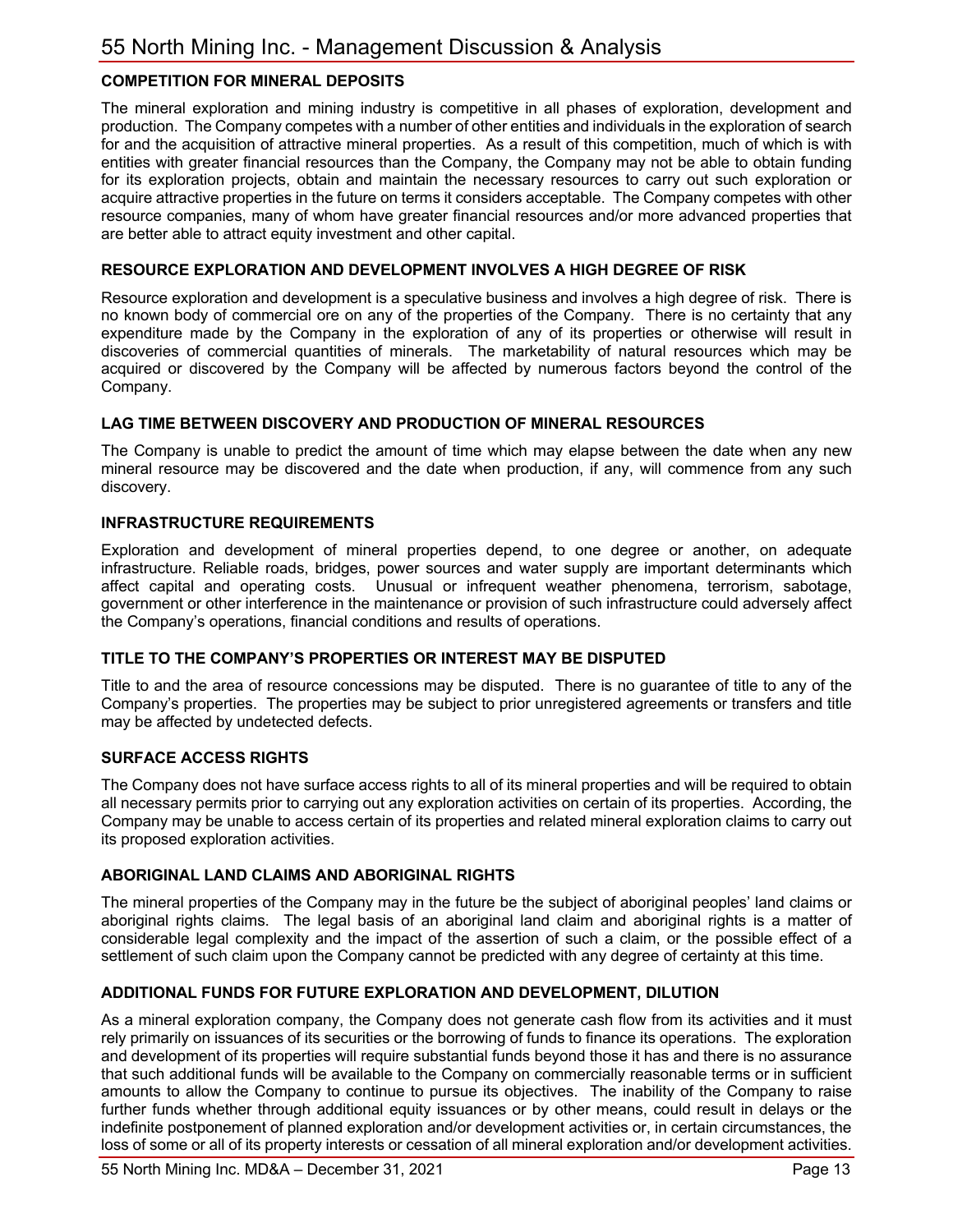## **RISKS ASSOCIATED WITH THE COMPANY'S ACTIVITIES MAY NOT BE INSURABLE**

The Company's business is subject to a number of risks and hazards and no assurance can be given that insurance will cover the risks to which the Company's activities will be subject or will be available at all or at commercially reasonable premiums.

#### **THE COMPANY HAS NO HISTORY OF OPERATIONS, EARNINGS OR DIVIDENDS**

The Company was incorporated on December 5, 2008 and has no history of earnings or of a return on investment, and there is no assurance that it will generate earnings, operate profitably or provide a return on investment in the future. Other than dividends, noted above, to be paid to shareholders of record prior to the RTO, the Company has no plans to pay dividends.

#### **STATUTORY AND REGULATORY COMPLIANCE IS COMPLEX AND MAY RESULT IN DELAY OR CURTAILMENT OF THE COMPANY'S OPERATIONS**

The current and future operations of the Company and any parties which may carry out exploration, development and mining activities on properties in which the Company holds an interest will be governed by laws and regulations governing mineral concession acquisition, prospecting, development, mining, production, exports, taxes, labour standards, occupational health, waste disposal, toxic substances, land use, environmental protection, mine safety and other matters. Companies engaged in exploration activities often experience increased costs and delays in production and other schedules as a result of the need to comply with applicable laws, regulations and permits. The Company will apply for all necessary permits for the exploration work it intends to conduct, however such permits are, as a practical matter, subject to the discretion of government authorities and there can be no assurance that the Company will be successful in obtaining or maintaining such permits.

#### **THE COMPANY DEPENDS ON KEY MANAGEMENT AND EMPLOYEES**

Recruiting and retaining qualified personnel is critical to the Company's success. The number of persons skilled in acquisition, exploration and development of mining properties is limited and competition for such persons is intense. As the Company's business activity grows, the Company will require additional key financial, administrative and mining personnel as well as additional operations staff. There can be no assurance that the Company will be successful in attracting, training and retaining qualified personnel.

## **SHORTAGE OF SUPPLIES**

The Company may be adversely affected by shortages of critical supplies or equipment required to operate the business of the Company. Any shortage of critical supplies or equipment will affect the timeliness of the development of the Company and its business.

## **ESTIMATES OF MINERAL RESOURCES**

There are numerous uncertainties inherent in estimating ore reserves and mineral resources. The accuracy of any reserve or resource estimate is a function of the quantity and quality of available data and of the assumptions made and judgments used in engineering and geological interpretation. Fluctuations in precious or base metal prices, results of drilling or metallurgical testing, subsequent to the date of any estimate may require revision of such estimate. In addition, there can be no assurance that precious or base metal recoveries in small scale laboratory tests will be duplicated in larger scale tests under on-site conditions or during production.

## **ENVIRONMENTAL FACTORS**

All phases of the Company's operations are subject to environmental regulation in the jurisdictions in which it operates. Environmental legislation is evolving in a manner which will require stricter standards and enforcement, increased fines and penalties for non-compliance, more stringent environmental assessments of proposed projects and a heightened degree of responsibility for companies and their officers, directors and employees. There is no assurance that future changes in environmental regulation, if any, will not adversely affect the Company's operations. The Company's operations are subject to environmental regulations promulgated by various government agencies from time to time. Violation of existing or future environmental rules may result in various fines and penalties.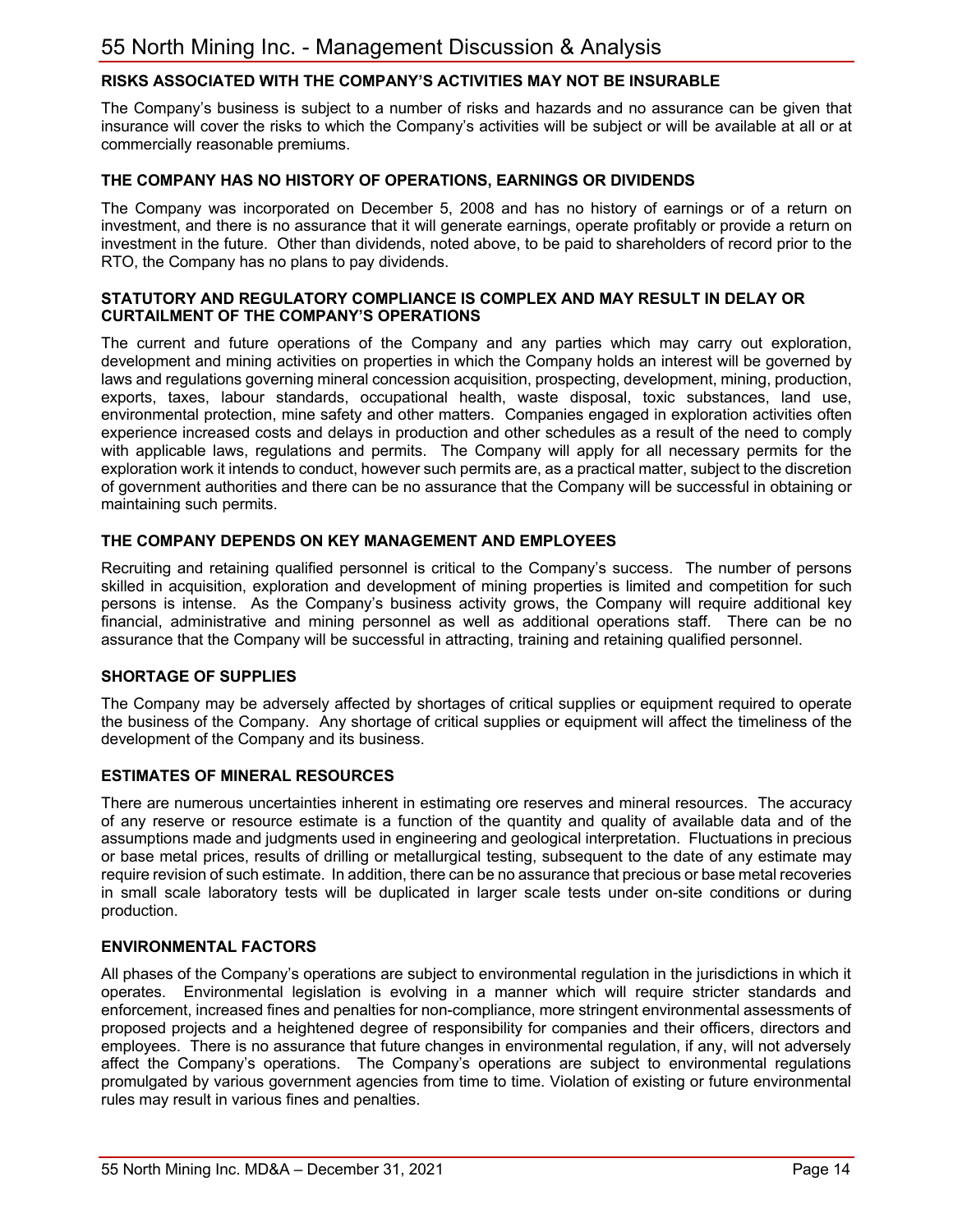## **CONFLICT OF INTEREST**

Certain directors and officers of the Company were also directors, officers or shareholders of other companies that are similarly engaged in the business of acquiring, developing, and exploiting natural resource properties. Such associations may give rise to conflicts of interest from time to time. The directors of the Company are required by law to act honestly and in good faith with a view to the best interests of the Company and to disclose any interest which they may have in any project or opportunity of the Company.

## **OFF BALANCE SHEET ARRANGEMENTS**

There are no off-balance sheet arrangements to which the Company is committed.

## **RELATED PARTY TRANSACTIONS**

At December 31, 2021, included in accounts payable and accrued liabilities is amounts owed to the Company's Chairman and CEO of \$16,000 on account of accrued fees (December 31, 2020 – \$5,000) and \$20,777 due to the company's CFO on account of accrued fees and expenses (December 31, 2020 - \$NIL). This liability is non-interest bearing, unsecured and repayable on demand.

During the year ended December 31, 2021, the Company's CEO was paid \$54,000 (2020 - \$20,000) in compensation. During the year ended December 31, 2021, the Company's CFO was paid \$60,000 (2020 - \$55,000) in compensation.

During the year ended December 31, 2021, the Company's directors received compensation for services totaling \$20,000 (2020 - \$115,000).

## **FUTURE CHANGES in ACCOUNTING POLICIES**

#### **New accounting pronouncements**

In January 2020, the IASB issued amendments to IAS 1 - Presentation of Financial Statements to specify the requirements for classifying liabilities as current or non-current. The amendments clarify that the classification of liabilities as current or non-current is based on rights that are in existence at the end of the reporting period, specify that classification is unaffected by expectations about whether an entity will exercise its right to defer settlement of a liability, explain that rights are in existence if covenants are complied with at the end of the reporting period, and introduce a definition of 'settlement' to make clear that settlement refers to the transfer to the counterparty of cash, equity instruments, other assets or services. The amendments are applied retrospectively for annual periods beginning on or after January 1, 2023, with early application permitted. The Company does not expect a material impact to its consolidated financial statements from the adoption of these amendments.

In May 2020, the IASB issued amendments to IAS 37 to specify which costs an entity needs to include when assessing whether a contract is onerous or loss-making. The amendments specify which costs an entity includes in determining the cost of fulfilling a contract for the purpose of assessing whether the contract is onerous. The amendments are effective for annual reporting periods beginning on or after January 1, 2022. The Company does not expect a material impact to its consolidated financial statements from the adoption of this amendments

In May 2020, the IASB issued an amendment to IFRS 9 as part of its annual improvements to IFRS standards process. The amendment clarifies the fees a company includes when assessing whether the terms of a new or modified financial liability are substantially different from the terms of the original financial liability. The amendment is effective for annual reporting periods beginning on or after January 1, 2022, with earlier adoption permitted. The Company does not expect a material impact to its consolidated financial statements from the adoption of this amendment.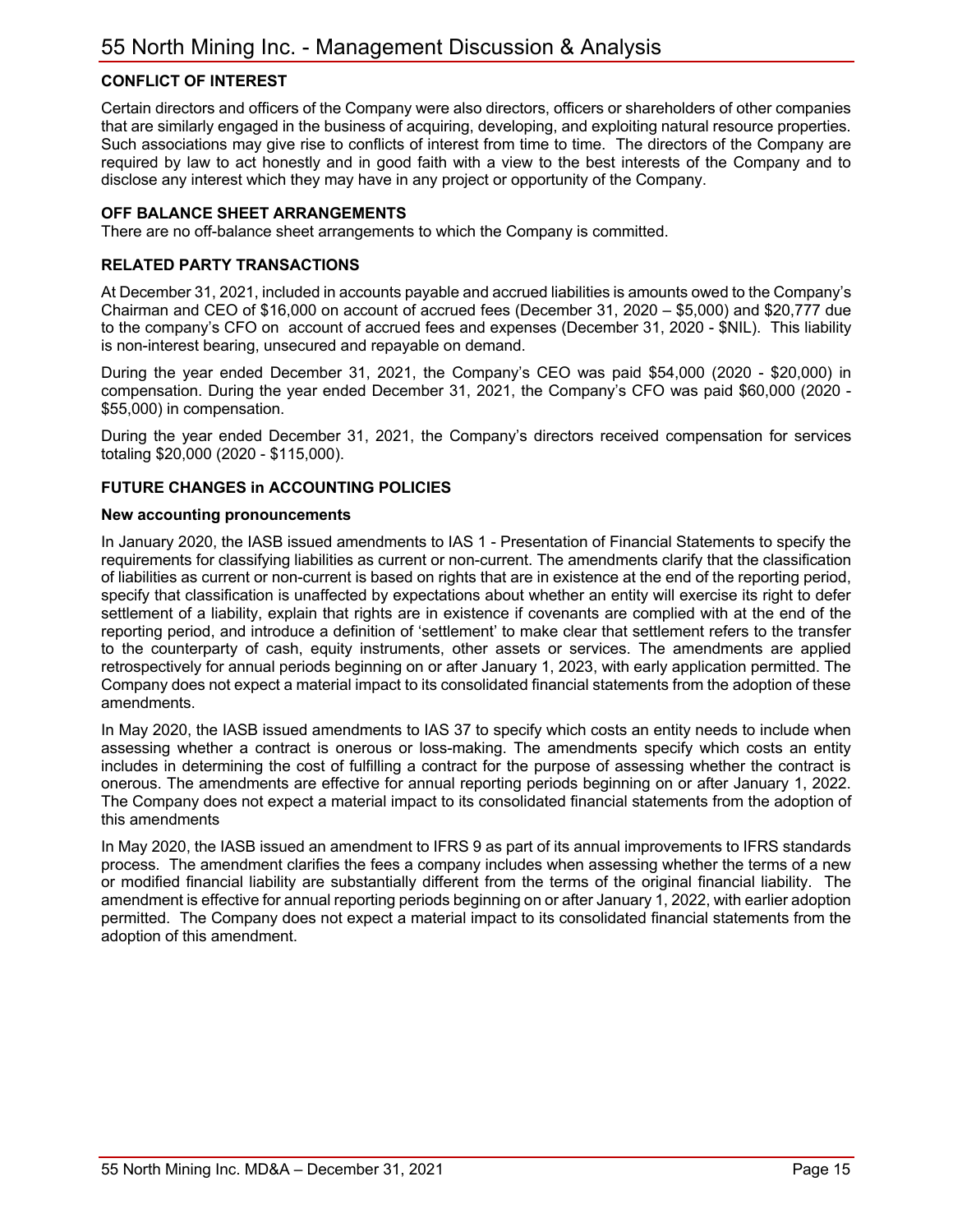## **ADDITIONAL DISCLOSURE FOR VENTURE ISSUERS WITHOUT SIGNIFICANT REVENUE**

As the Company has had no significant revenue from operations since inception (December 5, 2008), the following is a breakdown of the material costs incurred by the Company:

|                                     | <b>Year Ended</b><br>December 31.<br>2021 | <b>Year Ended</b><br>December 31.<br>2020 |
|-------------------------------------|-------------------------------------------|-------------------------------------------|
| Project expenditures                | \$3,162,063                               | 1,093,064<br>SS.                          |
| Mining claim commitments            | 100,000                                   | 65,000                                    |
| General and administrative expenses | 121.228                                   | 103,993                                   |
| NOOLOGUDE OF OUTCTANDING CUADE BATA |                                           |                                           |

#### **DISCLOSURE OF OUTSTANDING SHARE DATA**

## **a) Authorized:**

The Company is authorized to issue an unlimited number of common shares with each common share entitled to one vote.

## **b) Common shares issued:**

|                                        | <b>Number of Shares</b> | <b>Stated Capital</b> |
|----------------------------------------|-------------------------|-----------------------|
| Balance, December 31, 2019             | 68,993,217              | \$1,368,750           |
| Issued on settlement of debt           | 1,500,000               | 150,000               |
| Issued on reverse takeover transaction | 7,832,915               | 695,988               |
| Issued on private placement            | 25,726,730              | 4,426,114             |
| Warrant allocation                     |                         | (1,670,277)           |
| Share issue costs                      |                         | (520,696)             |
| Flow-through premium                   |                         | (567, 104)            |
| Balance, December 31, 2020             | 104,052,862             | \$3,882,775           |
| Issued on private placement            | 9,550,000               | 985,000               |
| Warrant allocation                     |                         | (293, 866)            |
| Share issue costs                      |                         | (97,001)              |
| Flow-through premium                   |                         | (149,650)             |
| Balance, December 31, 2021             | 113.602.862             | \$4,327,258           |

Included in the share capital balance on December 31, 2021 are 189,206 shares held by 55 North Operations (formerly Ontario Inc.). These shares will be sold once the Company's shares start trading on a stock exchange and are included as shares held in treasury.

On July 2, 2020, certain creditors agreed to receive a total of 1,500,000 common shares in settlement of \$150,000 debt owed to them, with each share issued at \$0.10 per share.

On September 2, 2020, 55 North completed the RTO resulting in the acquisition of control of 55 North by the shareholders of Ontario Inc. Pursuant to the RTO, all issued and outstanding securities in the capital of 55 North were converted into like issued and outstanding securities of the Company on a one-for-one basis resulting in the issuance of 7,832,915 shares with each share issued at \$0.09 per share.

On September 21, 2020, the Company closed a private placement for gross proceeds of \$1,403,416, issuing 6,672,080 flow through units at \$0.20 per unit for gross proceeds of \$1,334,416 and 460,000 non-flow through units at \$0.15 per unit for gross proceeds of \$69,000. Each flow through and non-flow through unit consists of one common share and one warrant, with each warrant entitling the holder to acquire a common share at \$0.30 per share for 48 months from the date of issuance.

On October 15, 2020, the Company announced that it closed the second tranche of a non-brokered private placement for gross proceeds of \$836,000, made up of \$824,000 in flow through financing and \$12,000 in nonflow through financing. The flow through financing consisted of 4,120,000 flow through units. Each flow through units was priced at \$0.20 each for gross proceeds of \$824,000. The non-flow through financing consisted of 80,000 units priced at \$0.15 each for gross proceeds of \$12,000. Each unit is comprised of one common share and one common share purchase warrant entitling the holder to acquire one additional common share at a price of \$0.30 per share for 48 months from the date of issuance.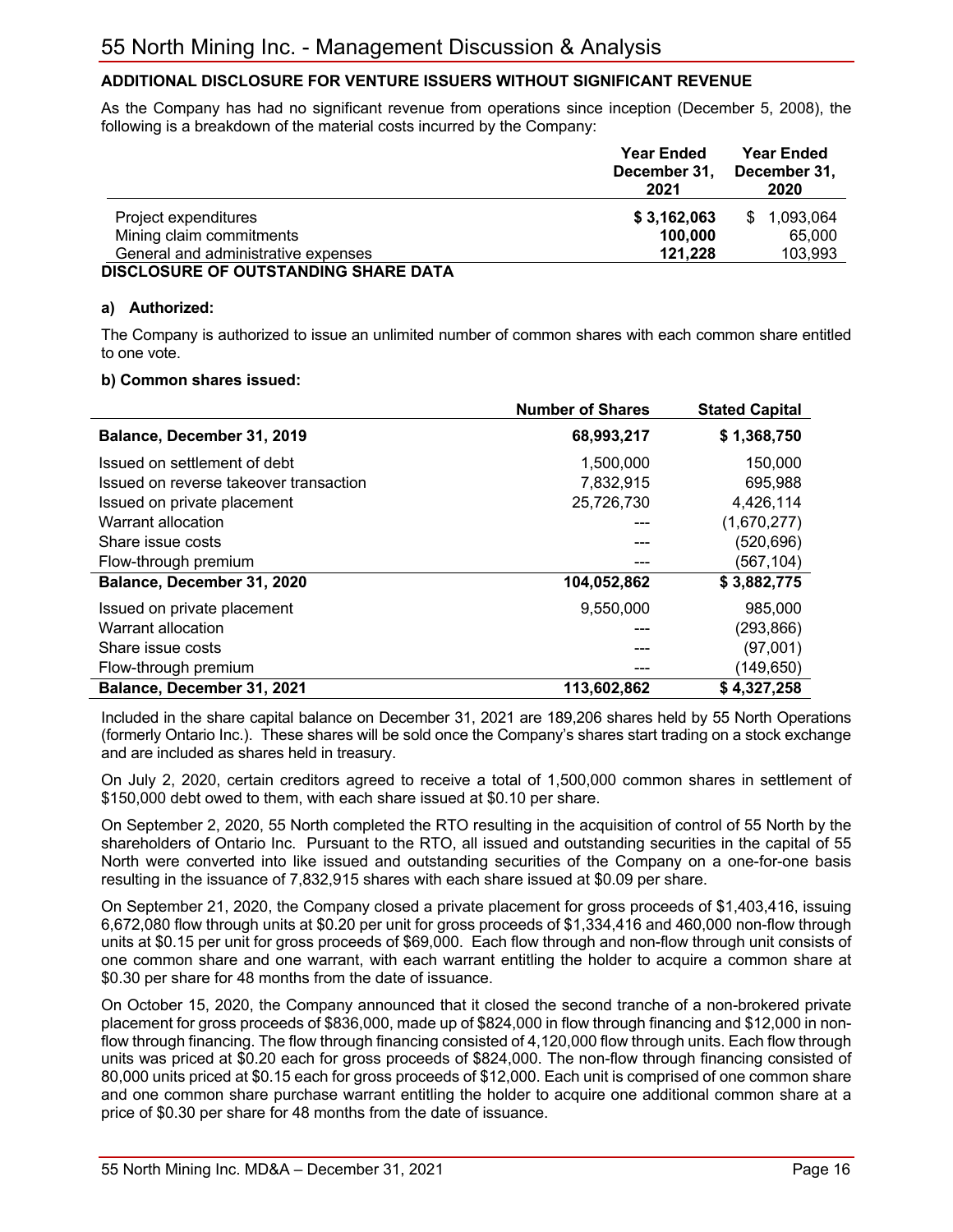On November 9, 2020 the Company announced that it closed the third tranche of a non-brokered private placement for gross proceeds of \$1,386,920, consisting of \$1,371,920 in non-flow-through financing and \$15,000 in flow-through financing. The flow through financing consisted of 75,000 flow through units. Each flow through units was priced at \$0.20 each for gross proceeds of \$15,000. The non-flow through financing consisted of 9,146,133 units priced at \$0.15 each for gross proceeds of \$1,371,920. Each unit is comprised of one common share and one common share purchase warrant entitling the holder to acquire one additional common share at a price of \$0.30 per share for 48 months from the date of issuance. Bruce Reid, CEO and Director, subscribed for 2,000,000 non-flow through units.

On November 27, 2020 the Company announced that it closed an additional tranche of a non-brokered private placement for gross proceeds of \$599,777 consisting of \$504,777 in non-flow-through financing and \$95,000 in flow-through financing. The non-flow-through financing consisted of 3,365,183 units priced at \$0.15. The flow-through financing consisted of 475,000 flow-through units priced at \$0.20. Each unit is comprised of one common share and one common share purchase warrant entitling the holder to acquire one additional common share of the Company at a price of \$0.30 per share for 48 months from the date of issuance.

On December 4, 2020 the Company announced that it closed an additional tranche of a non-brokered private placement for gross proceeds of \$200,000 in non-flow-through financing. The non-flow-through financing consisted of 1,333,334 units priced at \$0.15 per unit. Each unit is comprised of one common share and one common share purchase warrant entitling the holder to acquire one additional common share of the Company at a price of \$0.30 per share for 48 months from the date of issuance.

On April 12 and 26, 2021, the Company closed an additional tranche of a non-brokered private placement for gross proceeds of \$310,000 in flow-through financing. The financing consisted of 1,550,000 units priced at \$0.20. Each unit is comprised of one common share and one common share purchase warrant entitling the holder to acquire one additional common share of the Company at a price of \$0.30 per share for 48 months from the date of closing. As compensation for this financing, a total of \$21,000 was paid in cash and 105,000 finders warrants were issued, with each warrant exercisable to purchase common share at a price of \$0.30 for a period of 48 months from closing.

On July 15 and 20, 2021, the Company closed an additional tranche of a non-brokered private placement for gross proceeds of \$550,000 in flow-through financing. The financing consisted of 5,500,000 units priced at \$0.10. Each unit is comprised of one common share and one common share purchase warrant entitling the holder to acquire one additional common share of the Company at a price of \$0.20 per share for 60 months from the date of closing. As compensation for this financing, a total of \$39,550 was paid in cash and 350,000 finders warrants were issued, with each warrant exercisable to purchase common share at a price of \$0.20 for a period of 60 months from closing.

On December 30, 2021, the Company closed a non-brokered flow-through private placement financing of 2,500,000 flow-through common shares at a price of \$0.05 per share for proceeds of \$125,000.

## **Warrants**

A summary of the status of the Company's outstanding warrants and changes are as follows:

|                                |               | 2021              |                | 2020              |
|--------------------------------|---------------|-------------------|----------------|-------------------|
|                                |               | Weighted          |                | Weighted          |
|                                |               | average           |                | average           |
|                                | <b>Number</b> | exercise<br>price | <b>Number</b>  | exercise<br>price |
| <b>Balance, beginning</b>      | 51,914,010    | \$0.24            | 22,634,108     | \$0.10            |
| Granted                        | 7,505,000     | 0.22              | 1,666,666      | 0.18              |
| Cancelled                      |               | ---               | (24, 300, 774) | 0.10              |
| Granted - replacement warrants | ---           | ---               | 24,517,950     | 0.18              |
| Granted - post RTO             | ---           | ---               | 27,396,060     | 0.29              |
| <b>Balance, ending</b>         | 59,419,010    | \$0.24            | 51,914,010     | \$0.24            |

Notes:

(1) Following completion of the RTO, warrants issued by 55 North and Ontario Inc. were replaced by new 55 North Mining Inc. warrants using the transaction share exchange ratio.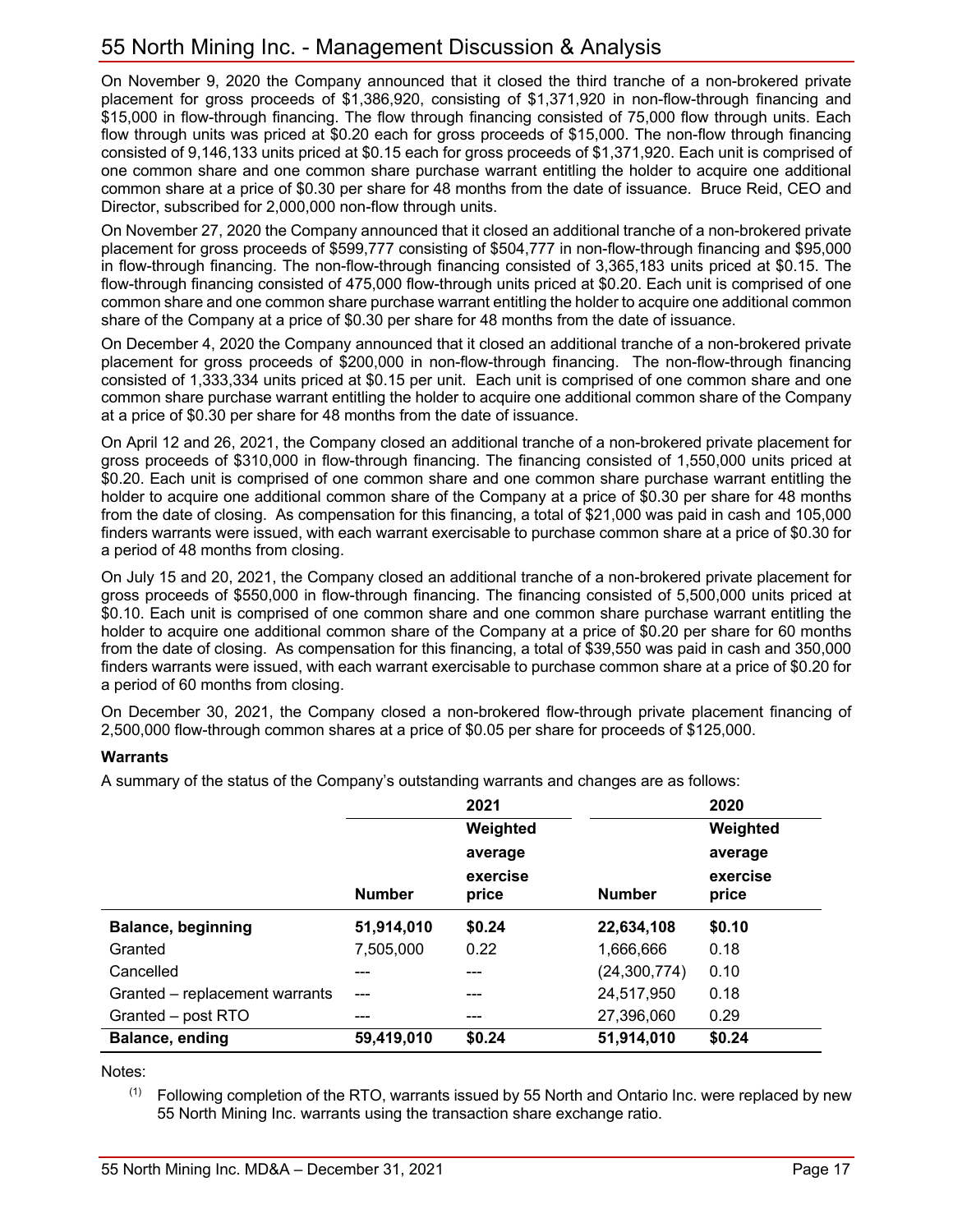## 55 North Mining Inc. - Management Discussion & Analysis

At December 31, 2021, there were 59,419,010 (2020 – 51,914,010) warrants outstanding, with each warrant entitling the holder to acquire one common share of the Company at the prices noted below:

|                          | <b>Exercise</b> | <b>Remaining Contractual</b> |                    |
|--------------------------|-----------------|------------------------------|--------------------|
| <b>Number</b>            | <b>Price</b>    | <b>Life in Years</b>         | <b>Expiry Date</b> |
| <b>December 31, 2021</b> |                 |                              |                    |
| 24,300,774               | \$0.18          | 1.00                         | December 31, 2022  |
| 217,176                  | \$0.61          | 0.96                         | December 18, 2022  |
| 7,132,080                | \$0.30          | 2.73                         | September 21, 2024 |
| 500,000                  | \$0.20          | 2.73                         | September 21, 2024 |
| 36,800                   | \$0.15          | 2.73                         | September 21, 2024 |
| 4,200,000                | \$0.30          | 2.79                         | October 15, 2024   |
| 329,600                  | \$0.20          | 2.79                         | October 15, 2024   |
| 6,400                    | \$0.15          | 2.79                         | October 15, 2024   |
| 9,221,133                | \$0.30          | 2.86                         | November 9, 2024   |
| 534,531                  | \$0.15          | 2.86                         | November 9, 2024   |
| 6,000                    | \$0.30          | 2.86                         | November 9, 2024   |
| 3,840,183                | \$0.30          | 2.91                         | November 27, 2024  |
| 141,333                  | \$0.15          | 2.91                         | November 27, 2024  |
| 8,000                    | \$0.20          | 2.91                         | November 27, 2024  |
| 1,333,334                | \$0.30          | 2.93                         | December 4, 2024   |
| 106,666                  | \$0.15          | 2.93                         | December 4, 2024   |
| 1,500,000                | \$0.30          | 3.28                         | April 12, 2025     |
| 105,000                  | \$0.30          | 3.28                         | April 12, 2025     |
| 50,000                   | \$0.30          | 3.32                         | April 26, 2025     |
| 5,000,000                | \$0.20          | 4.54                         | July 15, 2026      |
| 350,000                  | \$0.20          | 4.54                         | July 15, 2026      |
| 500,000                  | \$0.20          | 4.57                         | July 20, 2026      |
| 59,419,010               | \$0.24          | 2.28                         |                    |

| <b>Number</b>     | <b>Exercise</b><br><b>Price</b> | <b>Remaining Contractual</b><br><b>Life in Years</b> | <b>Expiry Date</b>                |
|-------------------|---------------------------------|------------------------------------------------------|-----------------------------------|
| December 31, 2020 |                                 |                                                      |                                   |
| 24,300,774        | \$0.18                          | 2.00                                                 | December 31, 2022 <sup>(1)</sup>  |
| 217,176           | \$0.61                          | 1.96                                                 | December 18, 2022 <sup>(2)</sup>  |
| 7,132,080         | \$0.30                          | 3.73                                                 | September 21, 2024                |
| 500,000           | \$0.20                          | 3.73                                                 | September 21, 2024 <sup>(4)</sup> |
| 36,800            | \$0.15                          | 3.73                                                 | September 21, 2024 <sup>(3)</sup> |
| 4,200,000         | \$0.30                          | 3.79                                                 | October 15, 2024                  |
| 329,600           | \$0.20                          | 3.79                                                 | October 15, 2024 <sup>(3)</sup>   |
| 6,400             | \$0.15                          | 3.79                                                 | October 15, 2024 <sup>(4)</sup>   |
| 9,221,133         | \$0.30                          | 3.86                                                 | November 9, 2024                  |
| 534,531           | \$0.15                          | 3.86                                                 | November 9, 2024 (4)              |
| 6,000             | \$0.30                          | 3.86                                                 | November 9, 2024                  |
| 3,840,183         | \$0.30                          | 3.91                                                 | November 27, 2024                 |
| 141,333           | \$0.15                          | 3.91                                                 | November 27, 2024 (4)             |
| 8,000             | \$0.20                          | 3.91                                                 | November 27, 2024 <sup>(3)</sup>  |
| 1,333,334         | \$0.30                          | 3.93                                                 | December 4, 2024                  |
| 106,666           | \$0.15                          | 3.93                                                 | December 4, 2024 <sup>(4)</sup>   |
| 51,914,010        | \$0.24                          | 2.96                                                 |                                   |